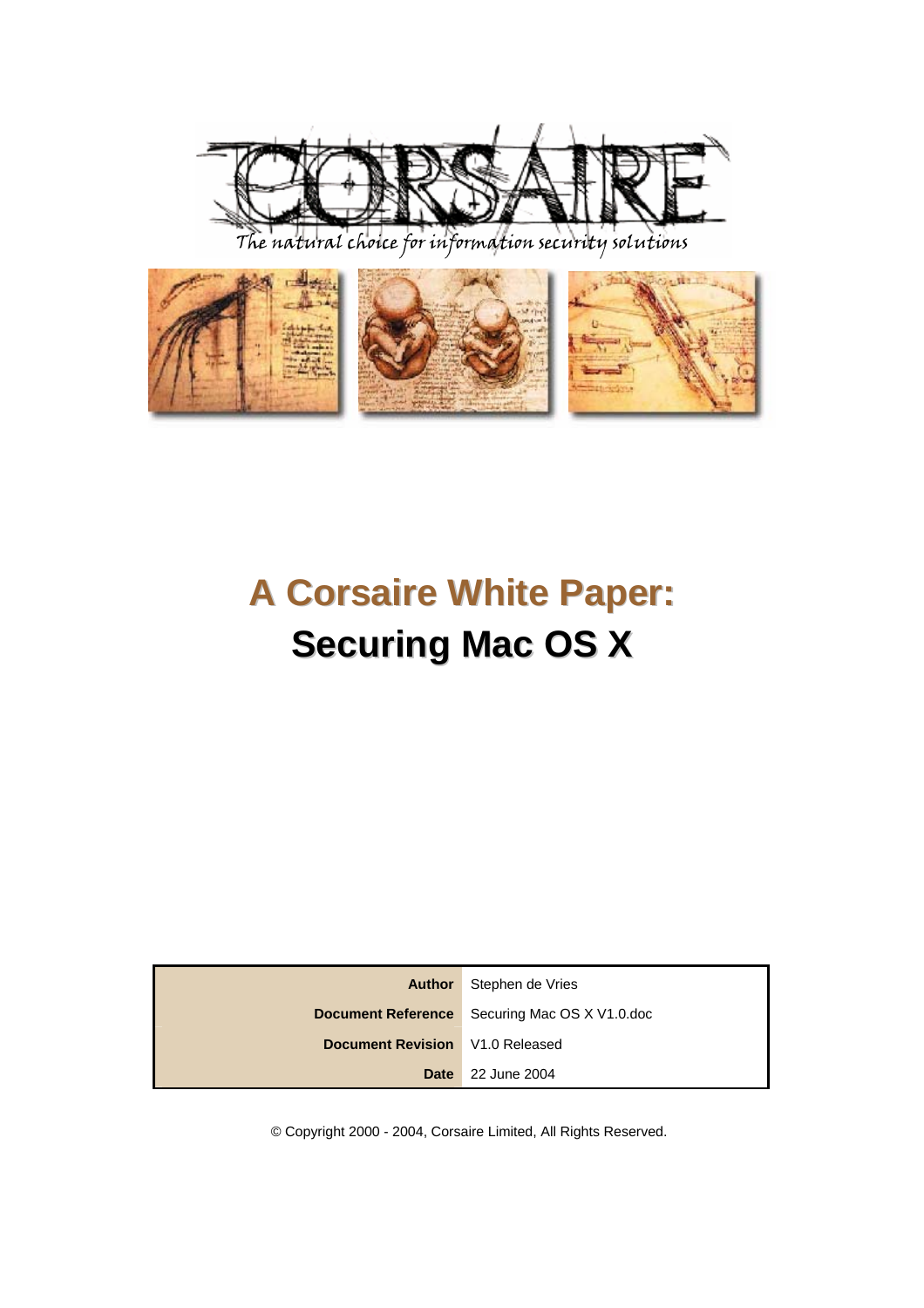<span id="page-1-0"></span>

# **Table of Contents**

| 1.   |  |
|------|--|
| 2.   |  |
| 3.   |  |
| 4.   |  |
| 4.1  |  |
| 4.2  |  |
| 4.3  |  |
| 4.4  |  |
| 4.5  |  |
| 4.6  |  |
| 4.7  |  |
| 4.8  |  |
| 4.9  |  |
| 4.10 |  |
|      |  |
|      |  |
|      |  |
|      |  |



Page 2 of 22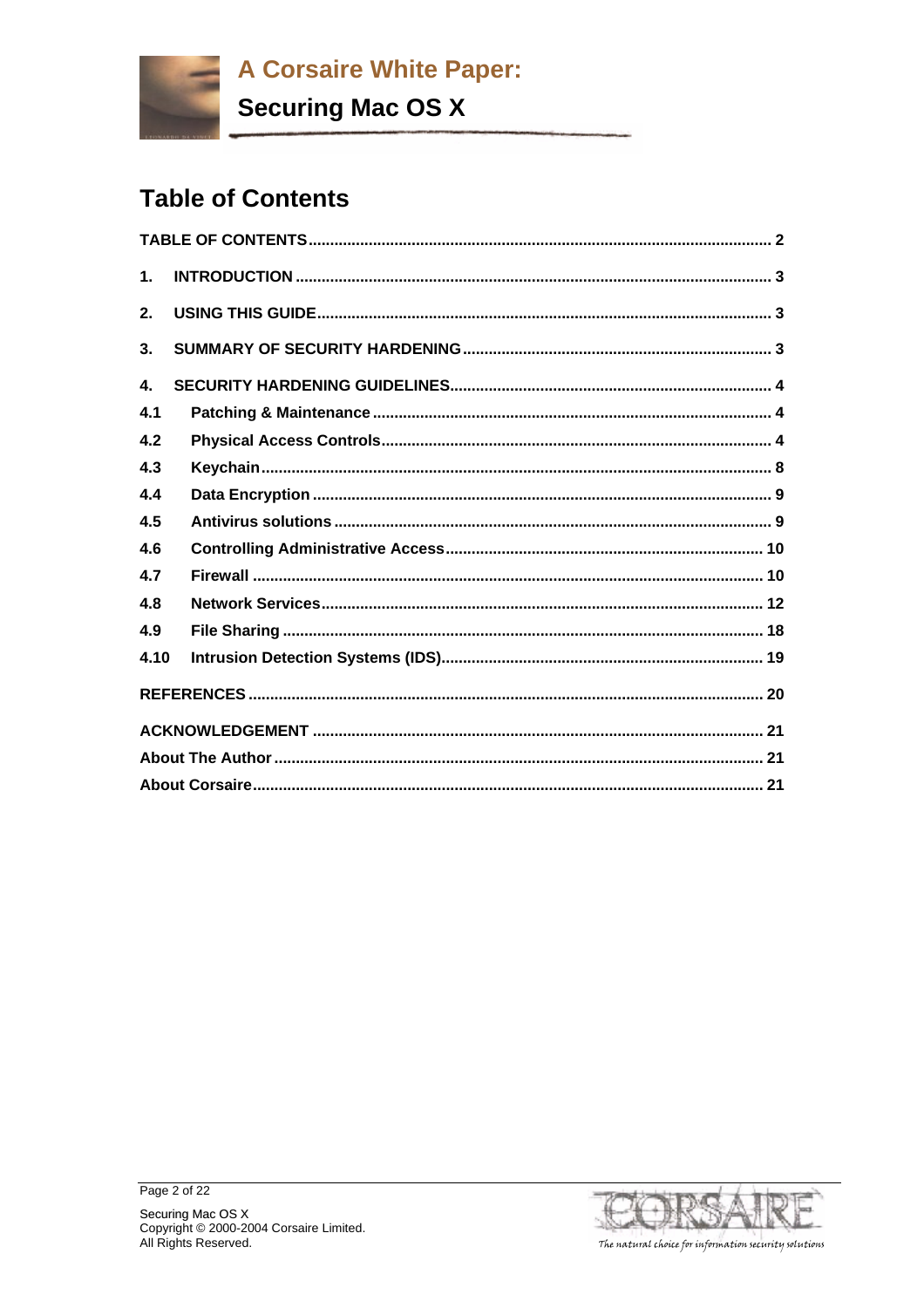<span id="page-2-0"></span>**A Corsaire White Paper: Securing Mac OS X**

# **1. Introduction**

Mac OS X (10.3) provides many built in security features that, when fully utilised, can greatly reduce the risk of a security incident. OS X is one of the most secure default installations when compared to other operating systems. The install follows the accepted best practice of disabling all network services unless explicitly enabled. The default security settings should suit the needs of most users in a workstation setting.

This guide is aimed at users in environments requiring stronger security controls in an operating system, making full use of the protection features offered in OS X. It would also be of use to system administrators wishing to enforce an organisation wide desktop security policy for Mac OS X.

# **2. Using this Guide**

This guide covers Mac OS X 10.3 (Panther) as a multi-user networked system. Most of the console and network based security features are common between OS X and OS X Server, however this guide does not cover Server's additional user, directory and network based security features.

The reader should be familiar with using the UNIX command line and editing plain text configuration files. Most of the operations will require administrator access and it is recommended that each file be backed up before editing it.

While every effort has been made to test the settings specified in this guide, no guarantee can be made as to their effectiveness or suitability for individual systems.

*Any changes to your system are made at your own risk.* 

# **3. Summary of Security Hardening**

This hardening guide includes the following areas:

- 1. *Patching & Maintenance* Strategies to perform regular checks for security updates and patches to mitigate risks in the operating system and software in a timely manner.
- 2. *Physical Access Controls* Steps to make the OS X host resilient to an attacker with physical console access.
- 3. *Keychain* Securing the central authentication repository, or keychain, to reduce the risk of unauthorised access.
- 4. *Data Encryption* Use of user and disk-based encryption to prevent unauthorised access to sensitive data, and to provide organisational escrow to that data.
- 5. *Antivirus Solutions* Solutions to mitigate the risk of viruses or other malware affecting OS X hosts.
- 6. *Controlling Administrative Access* An explanation of administrative privilege under OS X and how best to secure access.
- 7. *Firewall* Details of the provided firewall and how to use its full functionality.
- 8. *Network Services* Information about the available services and how to deploy them securely.
- 9. *File Sharing* How to share files securely.
- 10. *Intrusion Detection System (IDS)* Available host based, and network based IDS solutions.

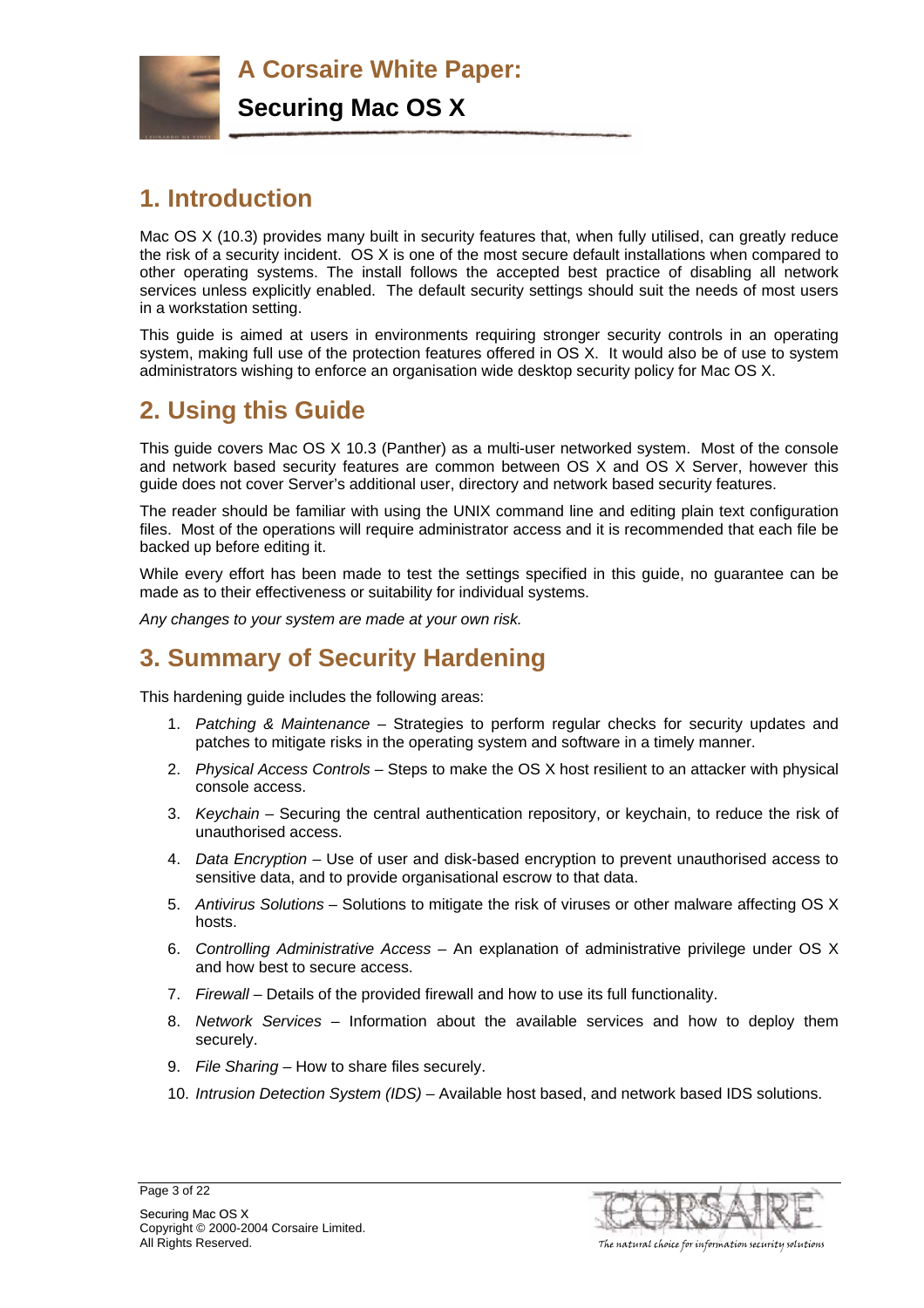**A Corsaire White Paper:** 

**Securing Mac OS X**

# <span id="page-3-0"></span>**4. Security Hardening Guidelines**

# **4.1 Patching & Maintenance**

### **4.1.1 GUI**

Mac OS X uses the Software Update tool to download and install system and application patches. It is recommended that it be configured to check for new updates daily and can also be configured to perform downloads in the background and notify the user when the update is ready for installation.

| <b>Displays</b><br>Sound<br>Show All | Startup Disk<br>Network<br><b>Update Software</b><br><b>Installed Updates</b>                                                          |
|--------------------------------------|----------------------------------------------------------------------------------------------------------------------------------------|
|                                      |                                                                                                                                        |
|                                      |                                                                                                                                        |
|                                      | Software Update checks for new and updated versions of your software based on<br>information about your computer and current software. |
| Check for updates:                   | Daily<br>÷                                                                                                                             |
|                                      | Download important updates in the background<br>You will be notified when the updates are ready to be installed.                       |
|                                      | <b>Check Now</b>                                                                                                                       |
|                                      | Last check: Software Update ran successfully.                                                                                          |
|                                      | Today at 09:22 PM                                                                                                                      |

### **4.1.2 Command Line**

Software updates can also be listed and applied through the command line tool: /usr/sbin/softwareupdate. This makes it possible to install updates in shell scripts, or to invoke it remotely through SSH. For example the following command should be executed to automatically install all required updates and log the output to a file:

sudo /usr/sbin/softwareupdate –i –r 2>&1 >> /Library/Logs/autosoftwareupdate.log

Caution should be used when adding software update to the crontab, as some required updates need the system to be manually rebooted before taking effect.

# **4.2 Physical Access Controls**

In environments where attackers could gain physical access to the system, it is important that additional security mechanisms are in place to protect the system from unauthorised access. Should an attacker gain physical access to a system, they could boot an alternate operating system and read data stored on the hard drive, or enable a firmware password that will render the system inoperable. The best solution is to control physical access to systems by putting them under lock and key but sometimes this isn't possible, especially for mobile users or desktop users in shared environments.

### **4.2.1 Open Firmware security**

Open Firmware is the BIOS used by most Apple systems, and is used to provide low level control to some parts of the hardware. Open Firmware uses a command line driven interface more similar to that used by Sun Microsystems than the graphical BIOS used by x86 PCs. For the purposes of securing the system, two operations need to be performed in Open Firmware: Setting a password,

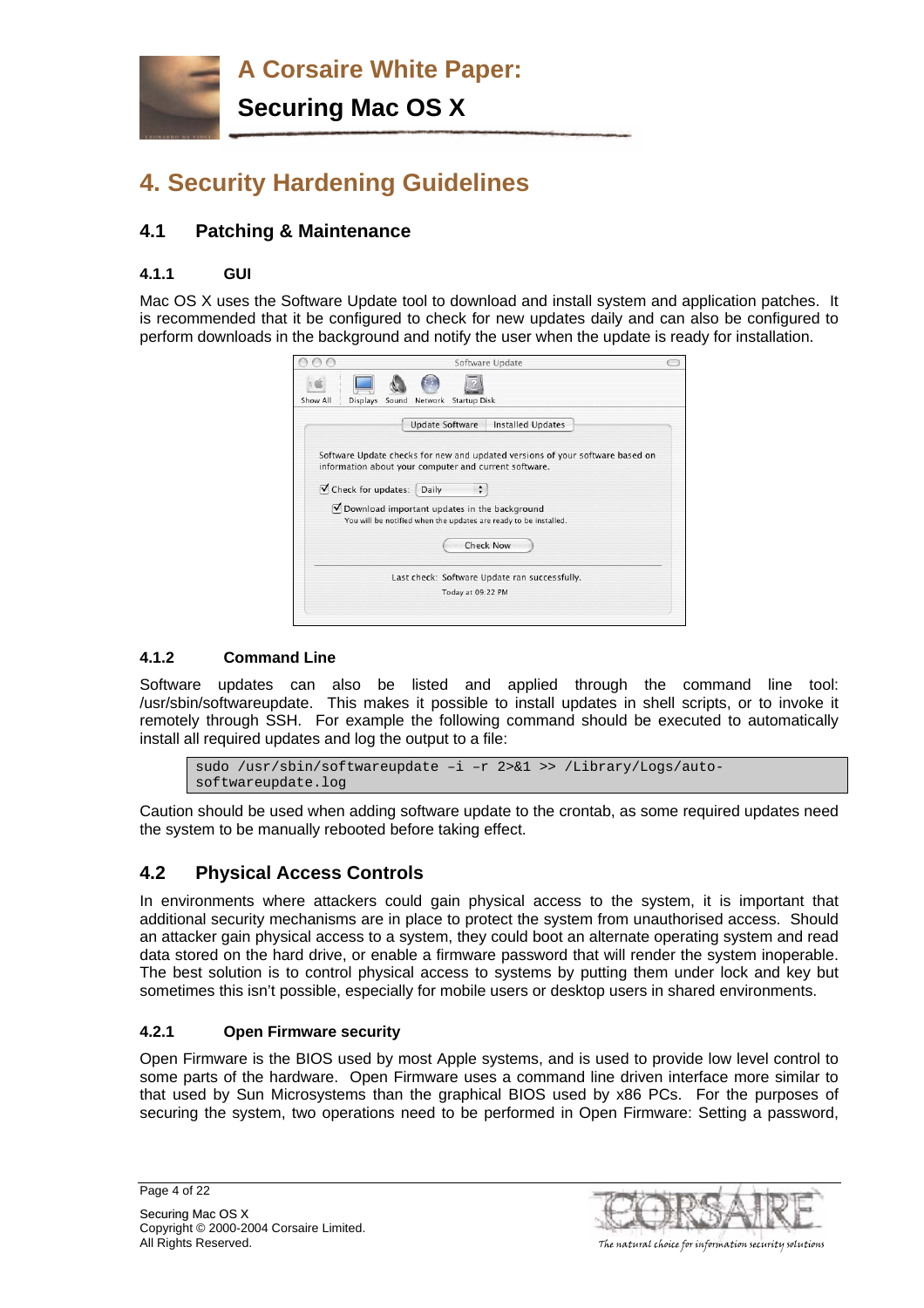

and changing the security level. These features are only available in Open Firmware version 4.1.7 or later (see:<http://docs.info.apple.com/article.html?artnum=106482> ).

#### **4.2.1.1 Caveats**

Open Firmware security can be subverted in a number of ways and therefore does *not* provide complete protection from an attacker with physical access. It does, however, provide more protection than the default settings and will make it more difficult for an attacker to gain access to data. For more information on Open Firmware weaknesses see:

- [http://www.msec.net/advisories/of\\_pwd\\_bypass.html](http://www.msec.net/advisories/of_pwd_bypass.html)
- http://www.msec.net/software/index.html#fwsucker

#### **4.2.1.2 Accessing Open Firmware (OF)**

The changes to the firmware described below are made directly from the Open Firmware command line. Apple has released a [graphical tool](http://docs.info.apple.com/article.html?artnum=120095)<sup>1</sup> that sets the firmware password, but it does not allow granular control of the security mode. [To](#page-4-0) access the OF command line, the system should be rebooted and Command-Option-O-F held down while the system boots. A screen that similar to the following should be presented:

```
Apple PowerMac,4 4.4.9f1 BootRom build on 11/13/02 at 13:41:09 
Copyright 1994-2002 Apple Computer, Inc. 
All Rights Reserved 
Welcome to Open Firmware, the system time and date is: 02:36:52 01/15/2003 
Full security mode. 
To continue booting, type "mac-boot" and press return. 
To shut down, type "shut-down" and press return. 
ok 
0>
```
#### **4.2.1.3 Setting a firmware password**

From the Open Firmware command line, type:

#### password

When prompted, enter and re-enter the chosen password. The password should comply with the organisations security policy.

```
0> password 
Enter a new password: ******** 
Enter password again: ******** 
Password will be in place on the next boot! Ok 
0>
```
Once the password is set, it is necessary to set the security mode to one of the three values: *none*, *command* or *full*, which are described in more detail below:

• **None** – This is the default setting and provides no Open Firmware security protection. Even if a password is set, it has no effect if the security mode is none. It is also possible to set another firmware password without first entering the old one.

Page 5 of 22

l



The natural choice for information security solutions

<span id="page-4-0"></span><sup>&</sup>lt;sup>1</sup> This can be obtained from http://docs.info.apple.com/article.html?artnum=120095.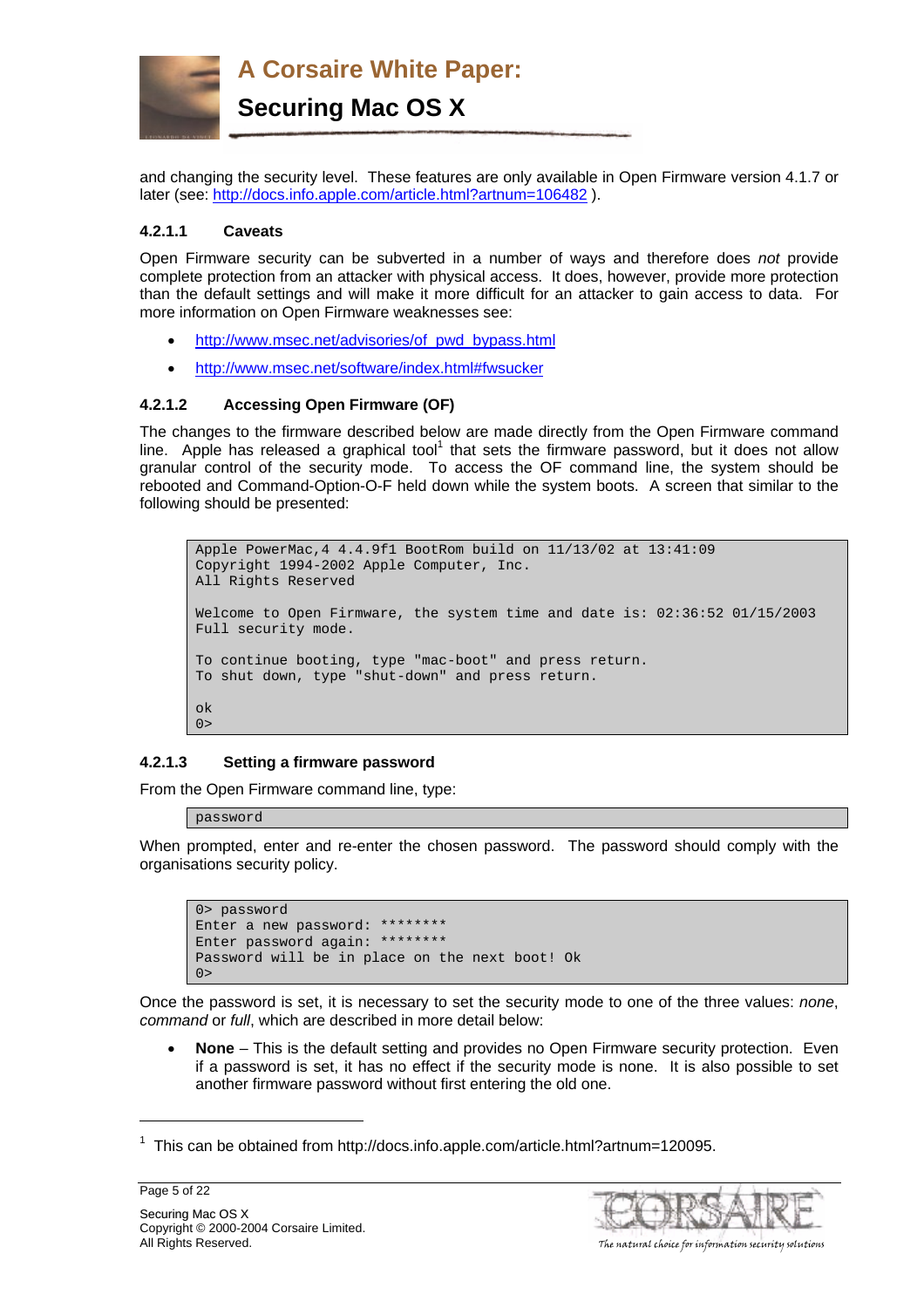

- **Command** This setting causes the system to prompt for a password when any changes to Open Firmware are attempted. It will also require a password when booting from any device besides the default boot device.
- **Full** This mode requires that a password be entered before booting and before any changes are made to Open Firmware. A password will be required before *every* reboot.

Once the appropriate security mode has been selected, it can be set by typing:

```
setenv security-mode full
```
To save the changes and reboot, type:

reset-all

#### **4.2.2 Login**

#### <span id="page-5-0"></span>**4.2.2.1 Banner**

A login banner informs users accessing a system about the system's function, ownership and consequences of unauthorised access. This information should be displayed at all points of entry to the system, usually, login prompts on the desktop, shell logins and ftp access prompts. An appropriate login banner should be defined, after consultation with the organisations legal team if appropriate. An example login banner could be similar to:

```
THIS IS A PRIVATE COMPUTER SYSTEM AND IS FOR AUTHORISED USE ONLY. 
Any or all use of this system and all files on this system may be 
intercepted and monitored. 
Unauthorised or improper use of this system may result in disciplinary 
and/or legal action. By continuing to use this system you indicate your 
awareness of and consent to these terms and conditions of use. 
LOG OFF IMMEDIATELY if you are not an authorised user of this system or do 
not agree to the conditions stated in this warning.
```
The first place that this banner should be displayed is at the desktop login prompt where all local users will see it. To insert a login banner in the Mac OS X login window, edit the file (as the superuser): */Library/Preferences/com.apple.loginwindow.plist* and insert the bold text below:

```
… 
<plist version="1.0"> 
<dict> 
         <key>LoginwindowText</key> 
         <string>Insert your login banner here</string> 
        <key>MasterPasswordHint</key>
         <string></string> 
…
```
The new login window will be displayed after a reboot.

A number of other services should use the same login banner and it will be useful at this point to create a text file containing the banner in */etc/login\_banner*. Since each service that displays the banner will format it according to its own protocol, the length of each line should be less than 80 characters (which is the default for many terminal applications).



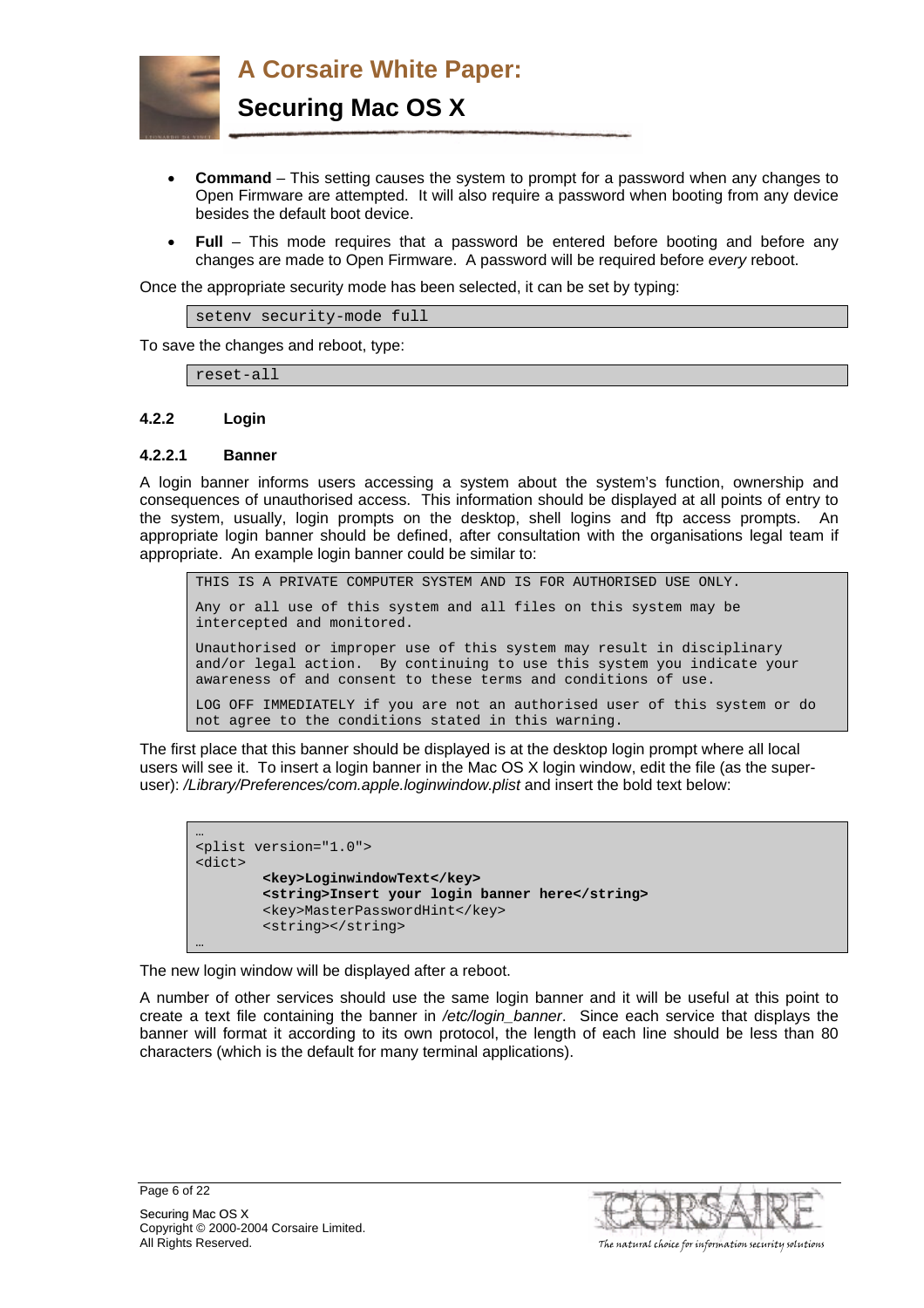

#### **4.2.2.2 Automatic login**

Automatic login should be disabled for all users of the system; ensuring that each user must enter their username and password before being granted access. This can be enforced as a system wide setting from the *Security* pane of *System Preferences*:

|          | <b>Security</b>                                                                                                                                                                    |  |
|----------|------------------------------------------------------------------------------------------------------------------------------------------------------------------------------------|--|
|          |                                                                                                                                                                                    |  |
| Show All | <b>Startup Disk</b><br><b>Displays</b><br>Sound<br><b>Network</b>                                                                                                                  |  |
|          | FileVault                                                                                                                                                                          |  |
|          | FileVault secures your entire Home folder by encrypting its contents. It automatically<br>encrypts and decrypts your files on-the-fly, so you won't even know it is happening.     |  |
|          | WARNING: Your files will be encrypted using your login password. If you forget your<br>login password and the master password is not available, your data will be lost<br>forever. |  |
|          | Change<br>A master password is set for this computer.<br>This is a "safety net" password. It lets you unlock any<br>FileVault account on this computer.                            |  |
|          | Turn On FileVault<br>FileVault protection is off for this account.                                                                                                                 |  |
|          | Require password to wake this computer from sleep or screen saver                                                                                                                  |  |
|          | All Accounts on this Computer:                                                                                                                                                     |  |
|          | Disable automatic login                                                                                                                                                            |  |
|          | Require password to unlock each secure system preference                                                                                                                           |  |
|          | $\Box$ Log out after 60 $\ddot{\phantom{a}}$ minutes of inactivity                                                                                                                 |  |
|          | Click the lock to prevent further changes.                                                                                                                                         |  |

#### **4.2.2.3 Displayed usernames**

By default, OS X displays a list of usernames with accompanying graphic at the console login prompt. This provides too much information for passing attackers and should be disabled, requiring users to enter their usernames and passwords.

Disable this setting from: *System Preferences -> Login Options -> Display Login Window as: Name and password*.

#### **4.2.2.4 Password hints**

Password hints allow users to set a hint if they have forgotten their passwords. While this is a helpful feature for some home users who do not login very often, it is typically not appropriate in a corporate environment, as it increases the risk of an attacker successfully guessing the password.

There is no global setting to ensure that all users have disabled password hints, so each user account will have to be checked. From *System Preferences -> Accounts*, select each user and ensure that the '*Password hint'* text box in the '*Password'* pane is left blank.

#### **4.2.3 Screensaver**

A screensaver should be activated after a short period of inactivity, and should require a password to unlock the workstation. This prevents unauthorised passers-by from accessing an unattended workstation that is logged in. A ten-minute period of inactivity before the screensaver is triggered should suit most organisations. The screensaver can be enabled from *System Preferences* -> *Desktop & Screensaver*. To enable password protection on the screensaver *Require password to* 

Page 7 of 22

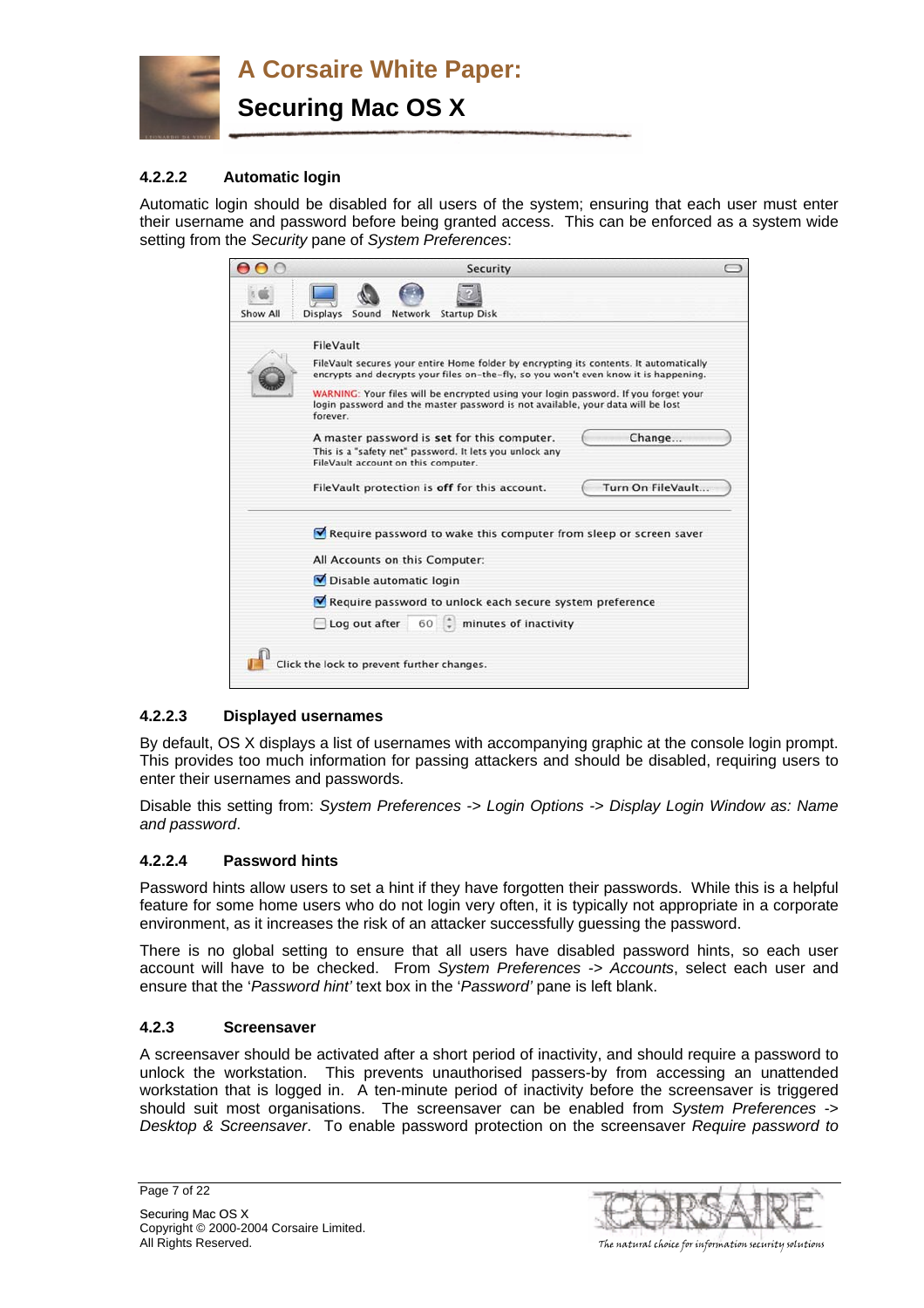<span id="page-7-0"></span>

*wake this computer from sleep or screensaver* should be selected from the Security pane of System Preferences.

# **4.3 Keychain**

The Keychain allows users and applications to store and access authentication details in one place. Users can lock or unlock this keychain with a single password; applications can only access authentication details when the keychain is unlocked. By default, the Keychain password is the same as the login password and the Keychain is unlocked when a user logs in and is locked again when the logout.

The security of the Keychain can be further improved by locking the Keychain after a period of inactivity and requiring a password when the system wakes from sleep. These options are accessed from the *Edit* -> *Change settings for Keychain* menu in the Keychain application (Applications -> Utilities).



The Keychain application also allows individual access controls to be placed on each key in the Keychain. Where keys grant access to particularly sensitive information, it is recommended that the access control be changed to '*Ask for Keychain password'*.

|                                                               |      |                           |          |                   | Keychain: login (unlocked) |                       | $\hspace{0.1in} \rightarrow$                                       |
|---------------------------------------------------------------|------|---------------------------|----------|-------------------|----------------------------|-----------------------|--------------------------------------------------------------------|
|                                                               |      |                           |          |                   |                            |                       |                                                                    |
| Password                                                      | Note | Delete                    |          | Сo                | Lock                       |                       | <b>Show Keychains</b>                                              |
| 1 item                                                        |      |                           |          |                   |                            |                       |                                                                    |
| <b>Name</b>                                                   |      | $\triangle$ Kind          |          |                   | Created                    |                       | Modified                                                           |
|                                                               |      |                           |          |                   |                            |                       | Safari Forms A application passwor 01/04/2004 17:101/04/2004 17:02 |
|                                                               |      |                           |          |                   |                            |                       |                                                                    |
|                                                               |      |                           |          | <b>Attributes</b> |                            | <b>Access Control</b> |                                                                    |
|                                                               |      |                           |          |                   |                            |                       |                                                                    |
| Allow all applications to access this item                    |      |                           |          |                   |                            |                       |                                                                    |
| Confirm before allowing access                                |      |                           |          |                   |                            |                       |                                                                    |
|                                                               |      | Ask for Keychain password |          |                   |                            |                       |                                                                    |
|                                                               |      |                           |          |                   |                            |                       |                                                                    |
| Name                                                          |      |                           | Location |                   |                            |                       | Version                                                            |
| Always allow access by these applications:<br><b>8</b> Safari |      |                           |          | /Applications     |                            |                       | unknown                                                            |

In high security environments, it is recommended that the Keychain password be a different password than is used for login. This can be changed from '*Edit* -> *Change Password for Keychain*'



All Rights Reserved. The natural choice for information security solutions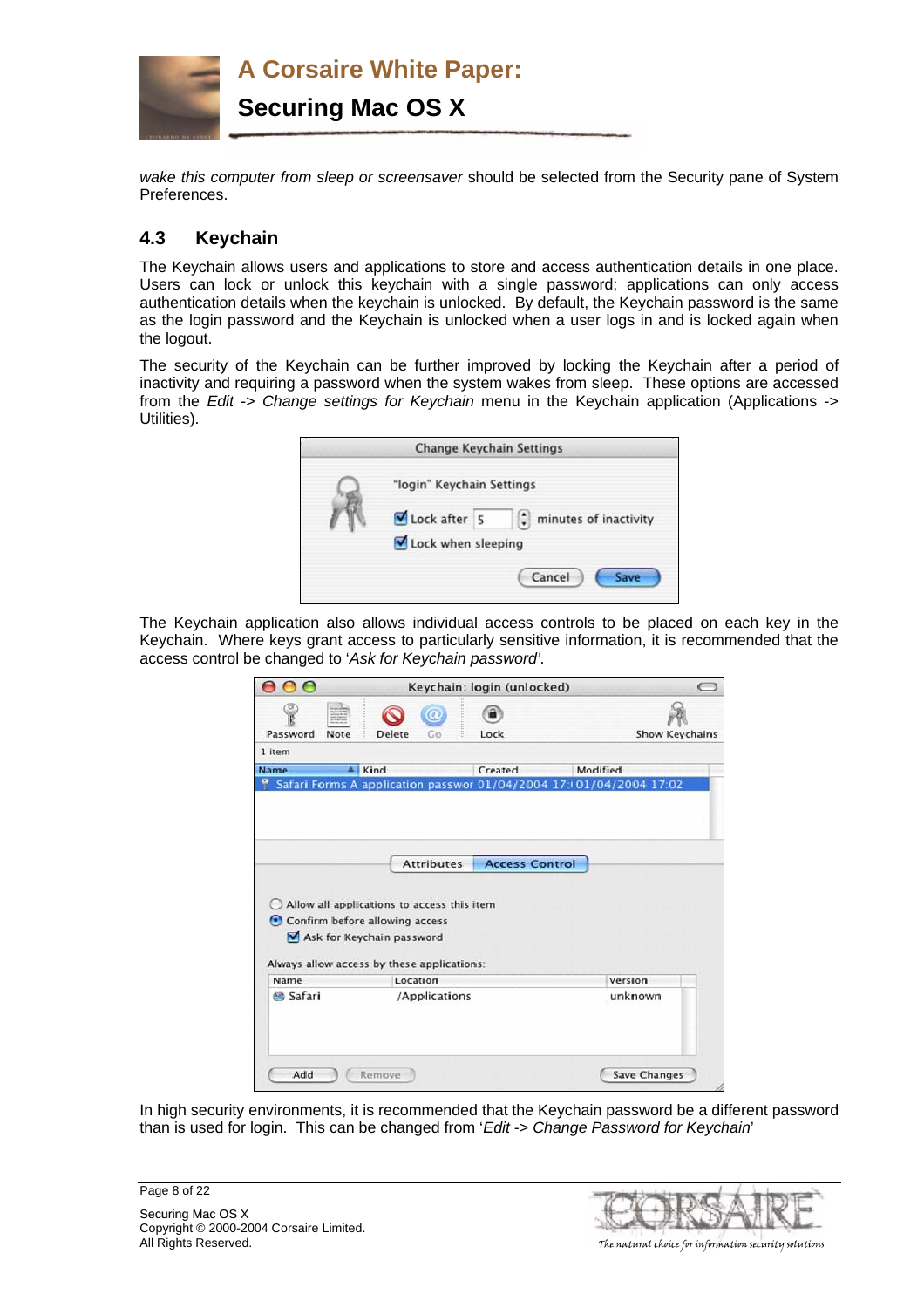<span id="page-8-0"></span>

# **4.4 Data Encryption**

OS X provides built in data encryption features using the  $\overline{AES}^2$  $\overline{AES}^2$  $\overline{AES}^2$  $\overline{AES}^2$  algorithm with 128 bit keys. This allows users to encrypt data with military strength cryptographic functions.

The first of the encryption features is the FileVault function which encrypts and decrypts a user's entire home folder, protecting the data from unauthorised access. Decryption is performed in realtime as needed and appears seamless to the user.

The user's login password is used to decrypt the encrypted folder. An additional 'master password' may also be set which will be able to decrypt *all* FileVault protected folders on the system. This provides the ability to recover a user's data should they forget their password or leave the organisation, allowing the holder access to all users' encrypted data. Organisational access control policies should dictate whether this is desirable, and who should hold the master password. The ability to decrypt user data is currently a requirement of the UK's RIP Act [\(http://www.homeoffice.gov.uk/crimpol/crimreduc/regulation/](http://www.homeoffice.gov.uk/crimpol/crimreduc/regulation/)). FileVault can be enabled on a per-user basis from the *Security* pane of *System Preferences*.

The Disk Utility application (*Applications* -> *Utilities* -> *Disk Utility*) can also be used to encrypt data. When a new image is created, 'AES-128 (Recommended)' should be selected as the *encryption setting*. A password will be required to decrypt the image when mounted. This is especially useful for exchanging encrypted data, or for mobile users who wish to store their data on external drives. An option is provided to store the password for an encrypted volume in the user's Keychain; this is useful for most users and should only be ignored by users with the utmost concern for the confidentiality of their data.

|             | Where: Macintosh HD   |   |
|-------------|-----------------------|---|
|             |                       |   |
| Size:       | 5 MB                  | ٥ |
| Encryption: | AES-128 (recommended) | ٠ |
| Format:     | read/write disk image | ٥ |

# **4.5 Antivirus solutions**

Viruses, trojans and other malware are relatively uncommon on the OS X platform, and as a result currently present a far lower risk than on Windows systems. In some organisations, security policies may mandate the use of anti-virus systems for all desktop systems, regardless of the relative absence of OS X viruses.

A number of well-known anti-virus vendors now ship versions of their products for OS X, including:

- **McAfee's Virex**  <http://www.networkassociates.com/us/products/mcafee/antivirus/desktop/virex.htm>
- **Norton's AntiVirus -** [http://www.symantec.com/nav/nav\\_mac/index.html](http://www.symantec.com/nav/nav_mac/index.html)
- **Sophos' Anti-Virus -** <http://www.sophos.com/products/sav/>

l



The natural choice for information security solutions

<span id="page-8-1"></span><sup>&</sup>lt;sup>2</sup> http://csrc.nist.gov/CryptoToolkit/aes/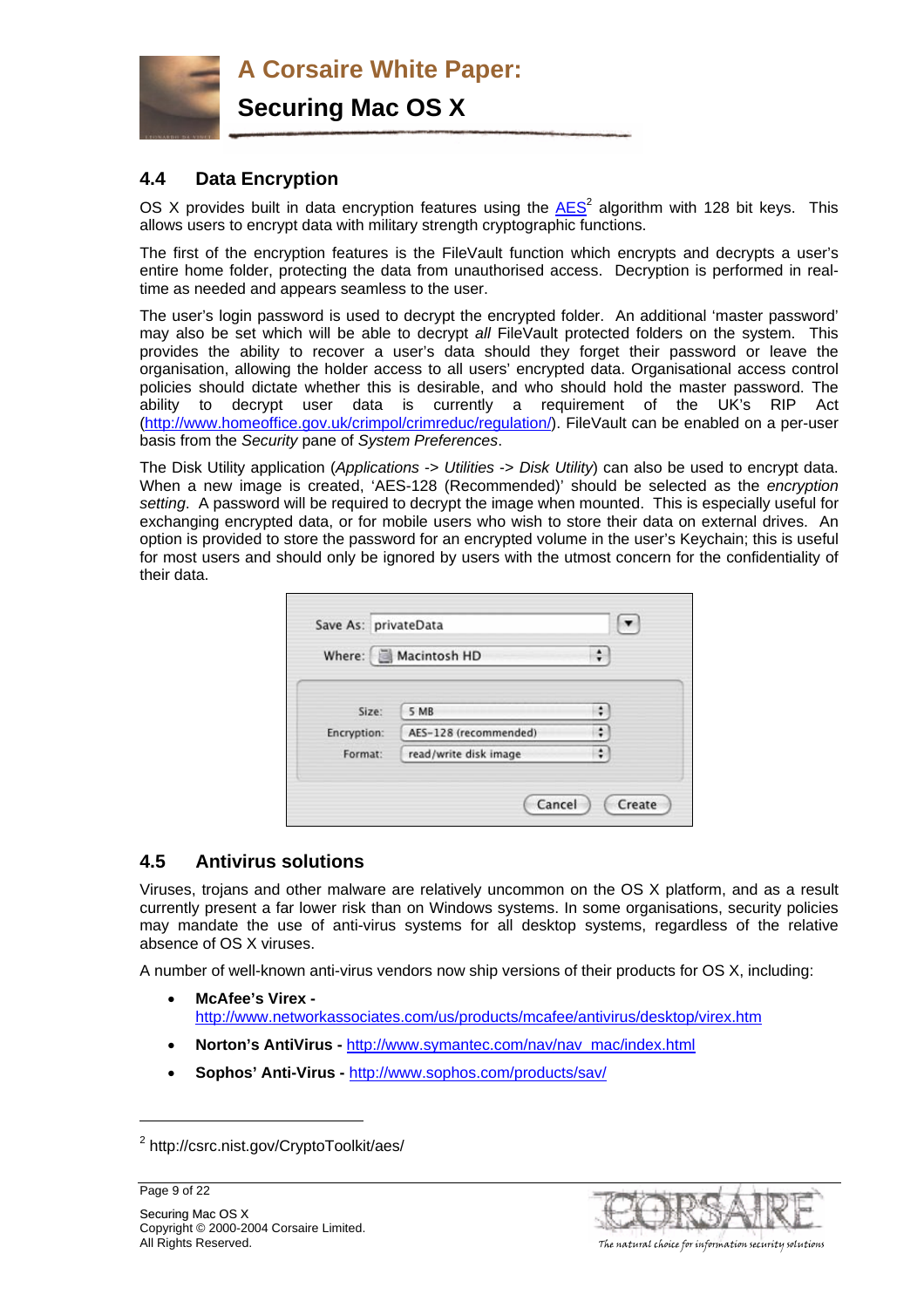<span id="page-9-0"></span>

• **Intego's VirusBarrier -** <http://www.intego.com/virusbarrier/home.html>

# **4.6 Controlling Administrative Access**

#### **4.6.1 The root user**

The default installation of OS X ships with the root user disabled, making it impossible to login or su to root. This reduces the risk of many common attacks traditionally aimed at UNIX operating systems. It is possible to enable the root user but this is strongly discouraged. The status of the root user can be checked from the *Security* menu in the *NetInfo Manager* application.

#### **4.6.2 Administrative user**

The access control mechanisms of the system may be further secured by granting administrative rights to only specific users. For each administrative user, there should be two user accounts, one to perform normal user operations, and the other to perform administrative functions. For example, if the user James is a designated administrator he should have a standard system account "james" with no special privileges and an administrative account "admin\_james" with administrator rights. This provides accountability where there is more than one administrator on a system. The administrative users should be restricted from logging in to the system from network services using their administrative accounts. This further reduces the risk of the authentication credentials being compromised. To restrict remote access, the configuration of each network service will have to be altered as described in section [4.8.](#page-11-1)

#### **4.6.3 Sudo**

Since the root user is disabled, it is not possible to use the su command to obtain root privileges; instead, OS X makes use of the sudo program. By default Panther allows all administrative users access to the sudo command and it allows these users to run any program with sudo. In some circumstances, this may contravene system usage policies. In these cases, it is possible to disallow sudo access to the administrator group and instead, enable it on a per user basis.

From the terminal, edit the /etc/sudoers file by typing:

sudo visudo

Insert a hash (#) character, in front of the line

%admin ALL=(ALL) ALL

To allow only the user 'bob' access to sudo add the line:

bob ALL = (ALL) ALL

Make sure that at least one user has permissions to run sudo before saving the file! Access controls within the sudoers file can be specified minutely, for example, it is possible to grant the user james access to the file /usr/bin/kill, but only with the privileges of user tim. See the sudoers man page for more details on tightening access controls through sudo.

### **4.7 Firewall**

OS X is derived from BSD, and as such features the IPFW firewall. By default, the firewall is disabled (as are most network services); it can be activated and configured from the Firewall tab in the *Sharing* pane of *System Preferences*. The simplistic GUI does not provide access to the full capabilities of the ipfw firewall, however. To enable a more granular control of network traffic it is first necessary to stop the firewall through the GUI and then create a new startup item which defines the firewall's behaviour.

Create the directory */Library/StartupItems/Firewall*

Page 10 of 22 Securing Mac OS X Copyright © 2000-2004 Corsaire Limited.



All Rights Reserved. The natural choice for information security solutions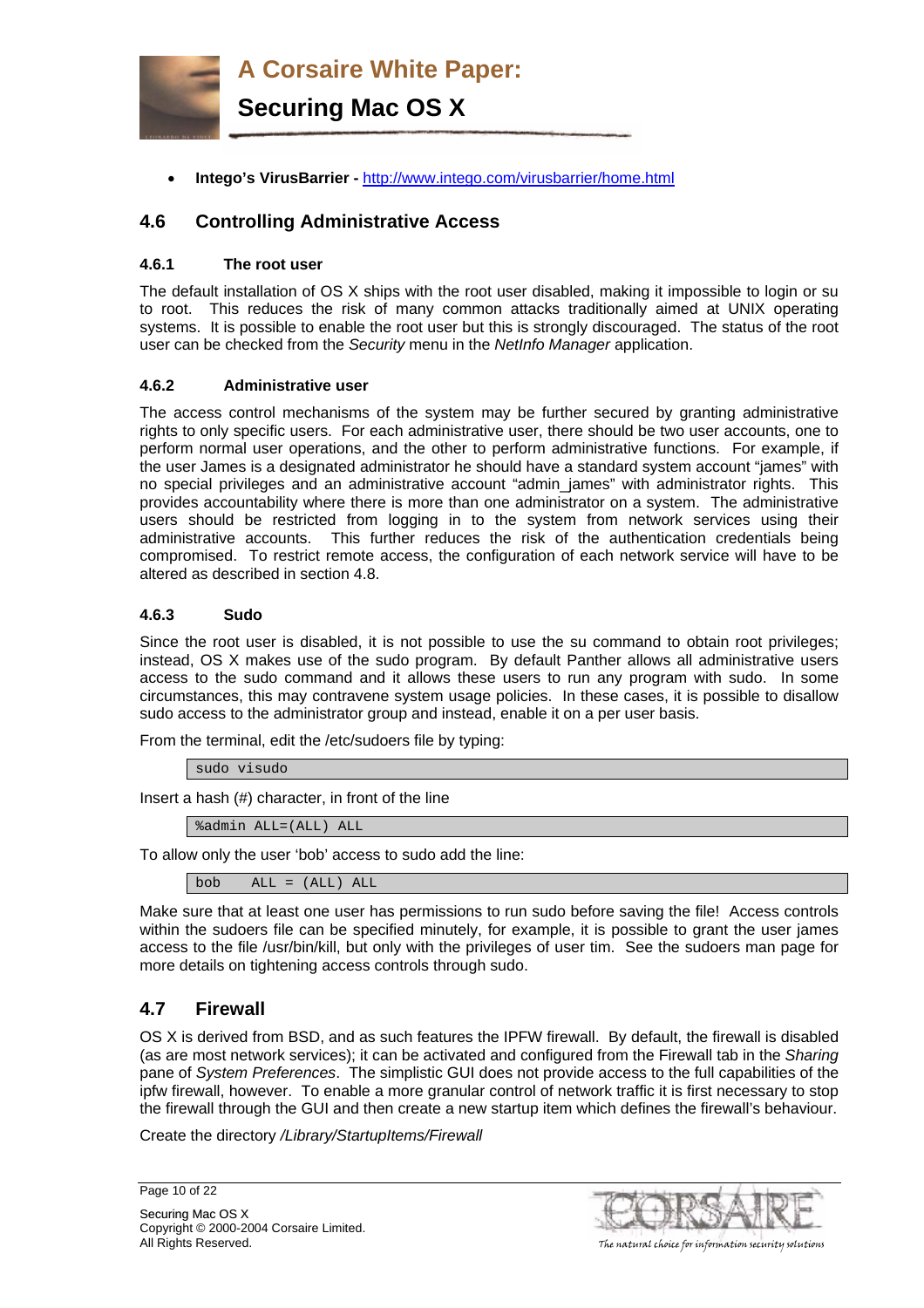

Create and open the file */Library/StartupItems/Firewall/StartupParameters.plist* in a text editor and insert the following:

```
{ 
     Description = "Firewall"; 
     OrderPreference = "None"; 
     Provides = ("Firewall"); 
     Requires = ("Network"); 
     Messages = 
\left\{\begin{array}{c} \end{array}\right\} start = "Starting firewall"; 
        stop = "Stopping firewall"; 
      }; 
}
```
Create and open the file */Library/StartupItems/Firewall/Firewall* in a text editor and add a firewall script that defines the firewall rule base. This is a shell script that will be launched as part of the system start-up process and should contain all the actions to be performed by the firewall, including the definition of a rule base. This should be a direct reflection of your organisation's network access policy. An example of a *minimal* configuration is included below:

#### #!/bin/sh

```
# Enable verbose logging 
/usr/sbin/sysctl -w net.inet.ip.fw.verbose=1 
# DEFINE VARIABLES 
# Replace xxx.xxx.xxx.xxx with the external address of your system 
EXT="xxx.xxx.xxx.xxx"
FW="/sbin/ipfw" 
# DEFINE NETWORKS AND HOSTS 
SSH_HOST="192.168.0.1" 
# Replace yyy.yyy.yyy.yyy with the address of your primary DNS server 
DNS1="yyy.yyy.yyy.yyy" 
# START OF FIREWALL RULES 
# First flush the firewall rules 
$FW -q flush 
# Allow all traffic from the loopback interface 
$FW add allow all from any to any via lo0 
# Allow the system itself to initiate any connections externally 
$FW add allow all from $EXT to any 
# Allow established connections to continue 
$FW add allow tcp from any to any established 
# Allow DNS replies back to the system 
$FW add allow udp from $DNS1 53 to $EXT 
# Allow certain hosts to SSH in 
$FW add allow tcp from $SSH_HOST to $EXT 22 
# Deny all other traffic 
$FW add 65534 deny log ip from any to any
```
Page 11 of 22 Securing Mac OS X Copyright © 2000-2004 Corsaire Limited.



The natural choice for information security solutions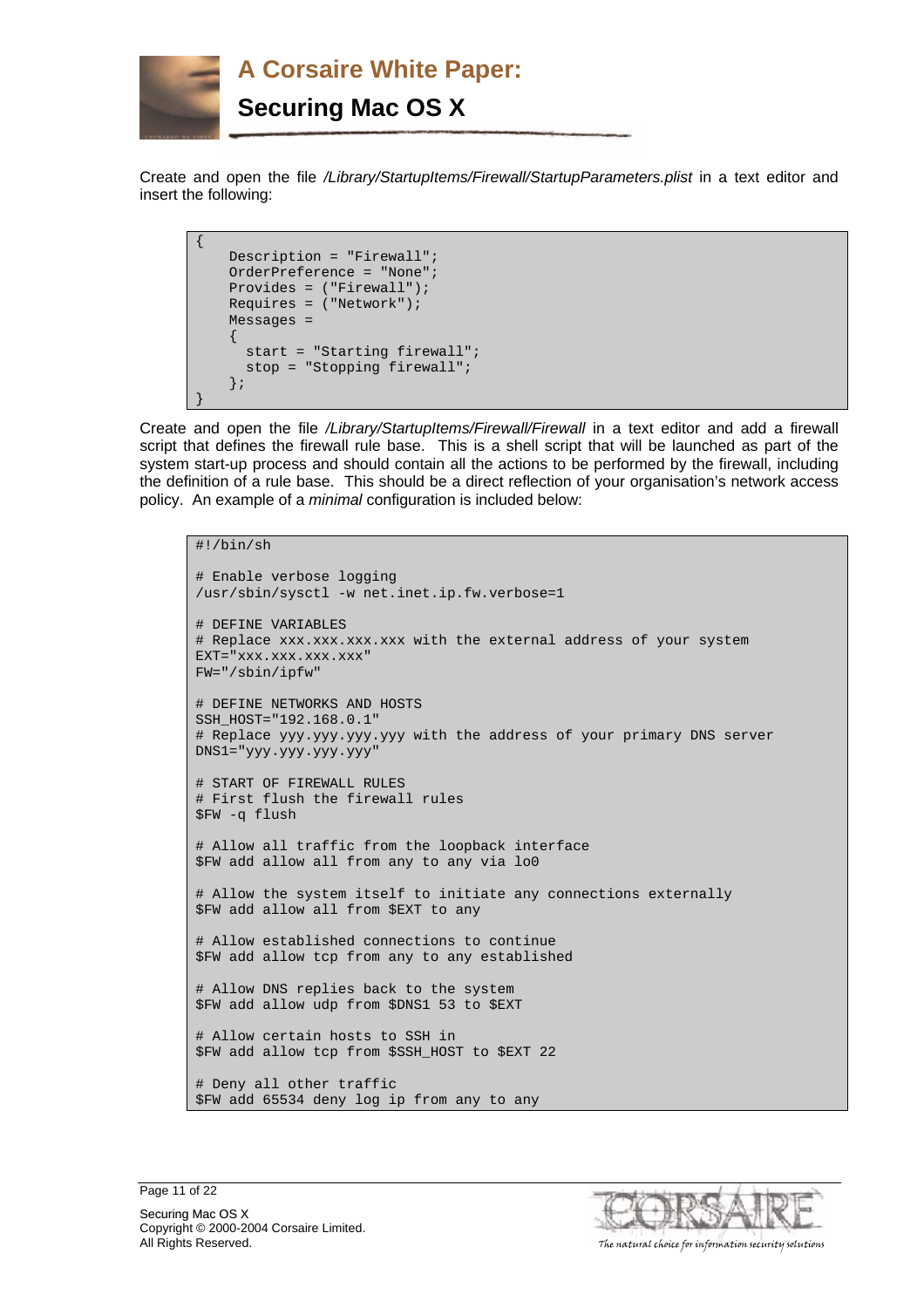<span id="page-11-0"></span>

**A Corsaire White Paper:** 

# **Securing Mac OS X**

A more detailed example with service based restrictions can be found at: [http://www.novajo.ca/firewall.html.](http://www.novajo.ca/firewall.html)

Since the file /is used system wide, the ownership and permissions of the Firewall directory should be changed as follows:

sudo chown -R root:wheel /Library/StartupItems/Firewall

sudo chmod –R 700 /Library/StartupItems/Firewall

Mac OS X startup items have dependencies, and it is possible to further tighten the network by ensuring that network services start *after* the firewall has started. This involves changing the system startup items in */System/Library/StartupItems*.

As an example, we'll change */System/Library/StartupItems/IPServices*, which starts SSH and other common network services.

In the file */System/Library/StartupItems/IPServices/StartupParameters.plist*, add the following line, (between the lines that start with: Provides and Uses):

Requires = ("Firewall");

Notice that "Firewall" is the same name we used to describe what our firewall service "Provides" in */Library/StartupItems/Firewall/StartupParameters.plist*. For the new firewall rules to take effect, either reboot, or manually execute the */Library/StartupItems/Firewall/Firewall* script with super user privileges:

sudo /Library/StartupItems/Firewall/Firewall

The state of the firewall (enabled or disabled) of the firewall can be changed by directly changing a kernel parameter:

sudo sysctl -w net.inet.ip.fw.enable=0

disables the firewall, while

sudo sysctl -w net.inet.ip.fw.enable=1

enables it.

For more information on creating a firewall policy see: [http://csrc.nist.gov/publications/nistpubs/800-](http://csrc.nist.gov/publications/nistpubs/800-41/sp800-41.pdf) [41/sp800-41.pdf](http://csrc.nist.gov/publications/nistpubs/800-41/sp800-41.pdf)

### <span id="page-11-1"></span>**4.8 Network Services**

#### **4.8.1 The xinetd super-server**

By default all networking services are disabled, which provides less opportunities for remote attackers. Enabling network services (SSH, Apache (Personal Web Sharing), FTP etc.) allows users some form of remote access to systems. Under Mac OS X, some of these services are started through a "super server" called *xinetd*, which accepts the initial connection and then passes it on to the appropriate service.

The xinetd package used by Panther provides a number of security features including the ability to finely control access based on source IP address and time of access. It features extensive logging and also provides some protection from denial of service attacks. The configuration of xinetd, and the degree to which access is limited will depend largely on the defined function of the server and the organisation's access control policies.

Global defaults for all services launched through xinetd are configured in the file /etc/xinetd.conf:

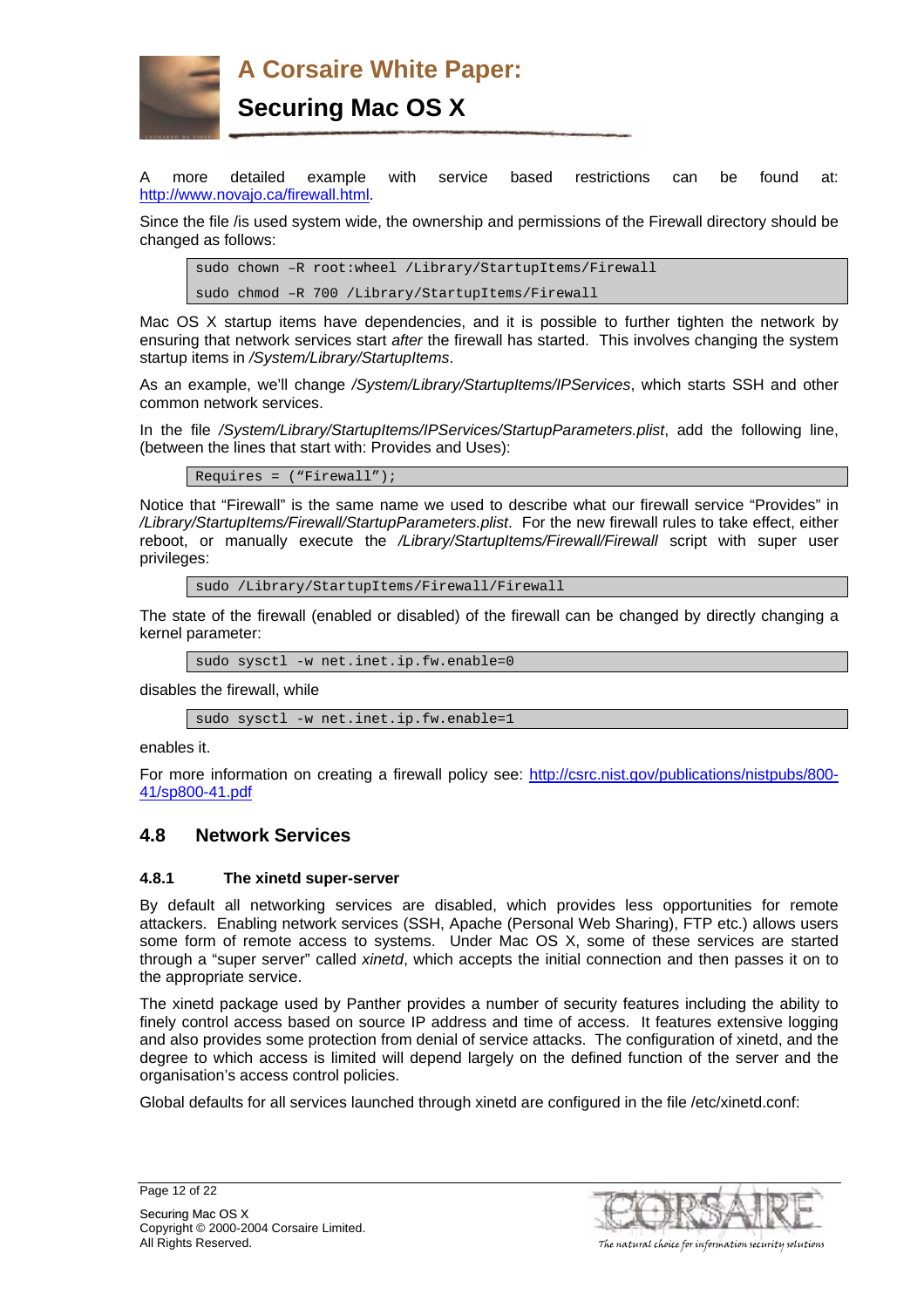

| man xinetd.conf for more information<br># |                 |
|-------------------------------------------|-----------------|
| defaults                                  |                 |
|                                           |                 |
| instances                                 | $= 60$          |
| log_type                                  | = SYSLOG daemon |
| log on success                            | = HOST PID      |
| log on failure                            | $= HOST$        |
| CPS                                       | $= 25.30$       |
|                                           |                 |
| includedir /etc/xinetd.d                  |                 |

The first configuration option "instances" specifies the maximum number of connections permitted for any one service. This can be used to protect the system from certain types of denial of service attacks. The value chosen will depend on the available system resources and bandwidth. Another denial of service protection mechanism is to limit the number of connections from a single host. To enable this functionality, add the following line to the configuration (just below "cps =  $25$  30"):

 $per\_source$  = 10

this will limit each host to only 10 connections per service.

By default, xinetd accepts connections from all hosts; to change this behaviour, add the line:

only\_from

to the configuration options. This will *deny* access to all hosts for all services, by default. The hosts permitted to connect to specific services will have to be configured in each of those services' configuration settings.

Xinetd uses separate configuration files to define the behaviour of each service it supports. The settings in the server specific configuration files override the behaviour specified in the global file. These are found in the /etc/xinetd.d directory. For example, to permit access from 192.168.2.2 and 10.1.1.1 to the SSH (remote login) service, edit the /etc/xinetd.d/ssh file:

| service ssh |                        |                                      |
|-------------|------------------------|--------------------------------------|
|             |                        |                                      |
|             | $disable = no$         |                                      |
|             | socket_type            | $=$ stream                           |
|             | wait                   | $= no$                               |
|             | user                   | $=$ root                             |
|             | server                 | $=$ /usr/libexec/sshd-keygen-wrapper |
|             | server args            | $=-i$                                |
|             | groups                 | $=$ yes                              |
|             | flags                  | $=$ REUSE IPv6                       |
|             | $session create = yes$ |                                      |
|             |                        |                                      |

And add the lines (just after the line 'session create =  $ves$ '):

only from  $= 192.168.2.2 10.1.1.1$ 

If any hosts are to be explicitly denied access, the no\_access setting can be used, for example:

 $no\_access$  =  $10.1.1.9$ 

It is also possible to add networks instead of individual IP addresses to either of the configuration settings mentioned above. These can be specified in a number of formats (see the xinetd.conf man page for more details).

Page 13 of 22



The natural choice for information security solutions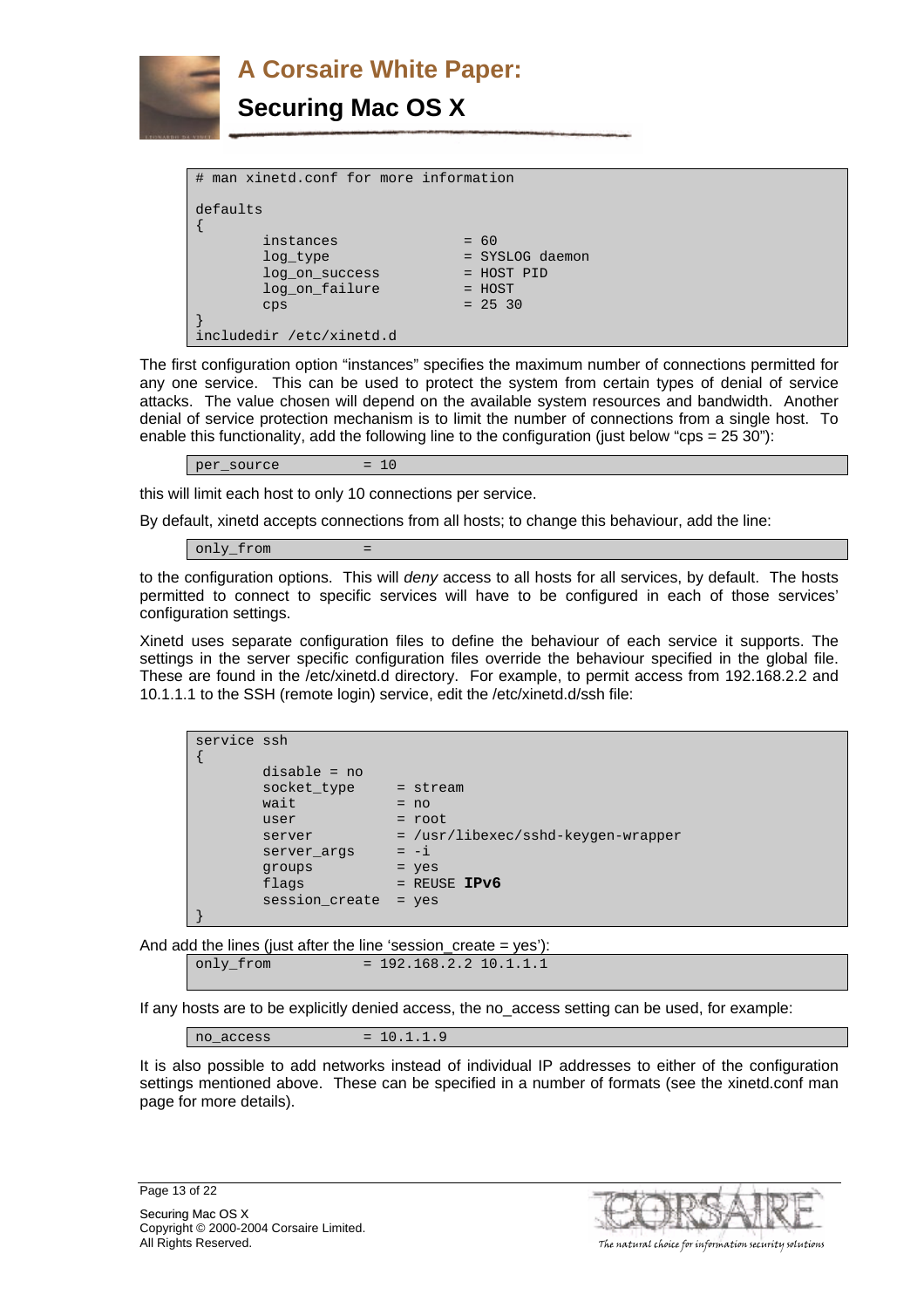

Any settings specified in service specific configuration files override the global settings specified in /etc/xinetd.conf. For example, to override the default maximum number of instances of SSH, add the line:

| $\frac{1}{2}$ | -<br>$\overline{\phantom{0}}$ |  |  |  |
|---------------|-------------------------------|--|--|--|
|---------------|-------------------------------|--|--|--|

#### **Note:**

By default, Mac OS X enables IP version 6 on all network services started through the xinetd service, but since the IP addresses specified above are in IPv4 notation, they will *not* work as expected. It is necessary to disable IPv6 compatibility on all network services where access controls are specified using the IPv4 notation. This is done, by removing the string "IPv6" from the line:

| $ -$<br><b>REUSE</b><br>IPv6<br>tlags<br>= |
|--------------------------------------------|
|--------------------------------------------|

from each service's configuration file. Restart the xinetd process for the changes to the configuration files to take effect.

#### **4.8.2 SSH**

OS X includes the OpenSSH suite of tools to provide encrypted remote shell, copy and tunnel access to a system. It is recommended that, where possible, SSH access to a system be permitted from certain hosts only (as demonstrated above). This reduces the risk of an attacker using compromised authentication details to access a system remotely or launching dictionary attacks against the SSH service.

#### **4.8.2.1 Login banner**

SSH should be configured to display a login banner before a user authenticates to the service. As discussed in section [4.2.2.1,](#page-5-0) a text file containing the login banner should be created in /etc/login\_banner. To display the login banner to users, edit the /etc/sshd\_config file and replace the line:

#Banner /some/path

With:

Banner /etc/login\_banner

The sshd service will have to be restarted before the changes take effect. This banner will be displayed to all users attempting to access the system through SSH.

#### **4.8.2.2 User access controls**

By default, all users who have local accounts on the system are permitted to login through SSH. This is often not necessary and only provides attackers with more avenues for attack. Users with permission to SSH to the systems should be clearly defined and SSH configured to only allow access to those users. To enable this, edit /etc/sshd\_config and add the following line towards the top of the file:

AllowUsers username1 username2

replacing 'username1' and 'username2' with the name of the users who should be granted access. Once the AllowUsers directive is enabled, only those users will be granted access to the system, it is not necessary to explicitly deny access to all other users with the DenyUsers directive – and explicitly permitting access is a better control strategy than explicitly denying it.

The AllowUsers directive can be further restricted by using the format: user@host, which will only allow access to a specific user from a specific host, for example:

AllowUsers glyn@192.168.5.3

Page 14 of 22

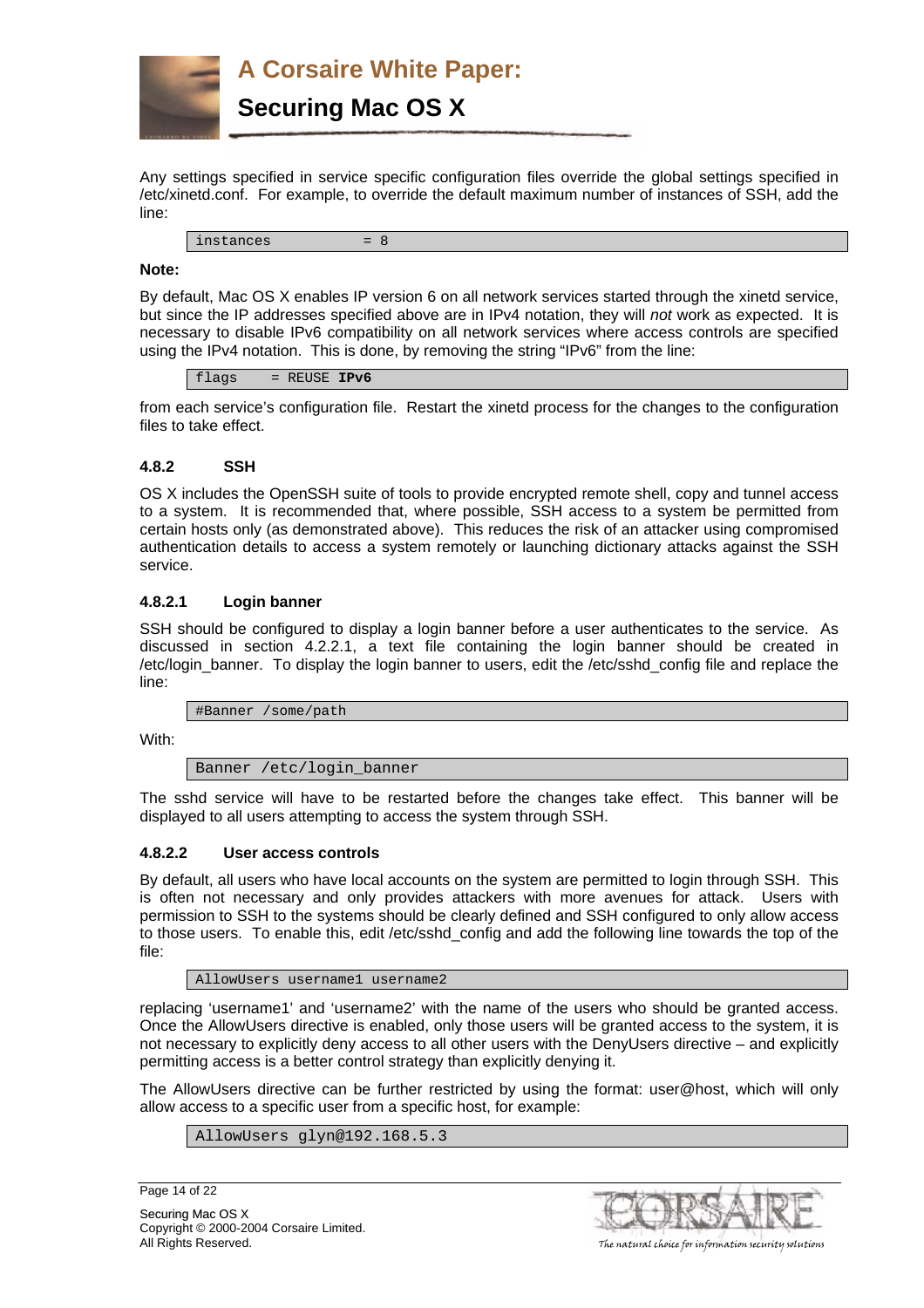

Will allow glyn access from only the 192.168.5.3 host, and deny him access if he attempts to connect from anywhere else. For more information on controlling the access control mechanisms in SSH see the man pages for sshd\_config.

#### **Note**

Four different ways of controlling access to SSH based on the source IP address have been discussed, namely:

- **-** by creating a firewall rule;
- **-** by controlling access through the global options of /etc/xinetd.conf;
- **-** by controlling access through the SSH specific options in /etc/xinetd.d/ssh; and
- **-** by controlling access through the ssh daemon itself.

None of these is inherently better than any other, but the system administration procedures within your organisation will play a large role in deciding which is used. Generally, it is better to specify host based access controls in as few places as possible to avoid unnecessary administrative headaches. Since most of the access control mechanisms mentioned above are available on all UNIX systems, the configuration of OS X systems may have to conform to organisation wide system administration standards.

#### **4.8.2.3 SSH Options**

Protocol 2

The default installation of OpenSSH allows both SSH version 1 and version 2 connections. There have been many improvements to the security of version 1, and it is strongly recommended that only version 2 be used. To disable version 1 connections, edit the file /etc/sshd\_config and change the line that starts with:

#Protocol 2, 1

to:

As is common with most configuration files on UNIX systems, the # character is used to specify a comment. When it is removed, the directive behind it becomes active.

By default, a security feature called 'privilege separation' is enabled. This feature provides some degree of protection by limiting the access of a successful attacker.

OpenSSH has a number of authentication options including plain text, Kerberos and RSA keys. In most cases, plain text authentication in combination with good password management practices should be sufficient. For further information on configuring SSH authentication options see <http://www.openssh.org/manual.html>

#### **4.8.3 FTP**

FTP, the File Transfer Protocol, is a well-established protocol for transferring data. It is a clear text protocol which transmits both the authentication credentials and the data itself unencrypted between the client and server. For this reason it is susceptible to network sniffing attacks and its use on untrusted network segments should be avoided if possible.

The SSH service offers file transfer mechanisms in the form of scp (secure copy) and sftp (secure file transfer) which encrypt all traffic between the client and server. However, encrypting data incurs a processing overhead which can make the SSH file transfer services slower than FTP in certain environments.

FTP can be enabled from the *Sharing* section of *System Preferences*.

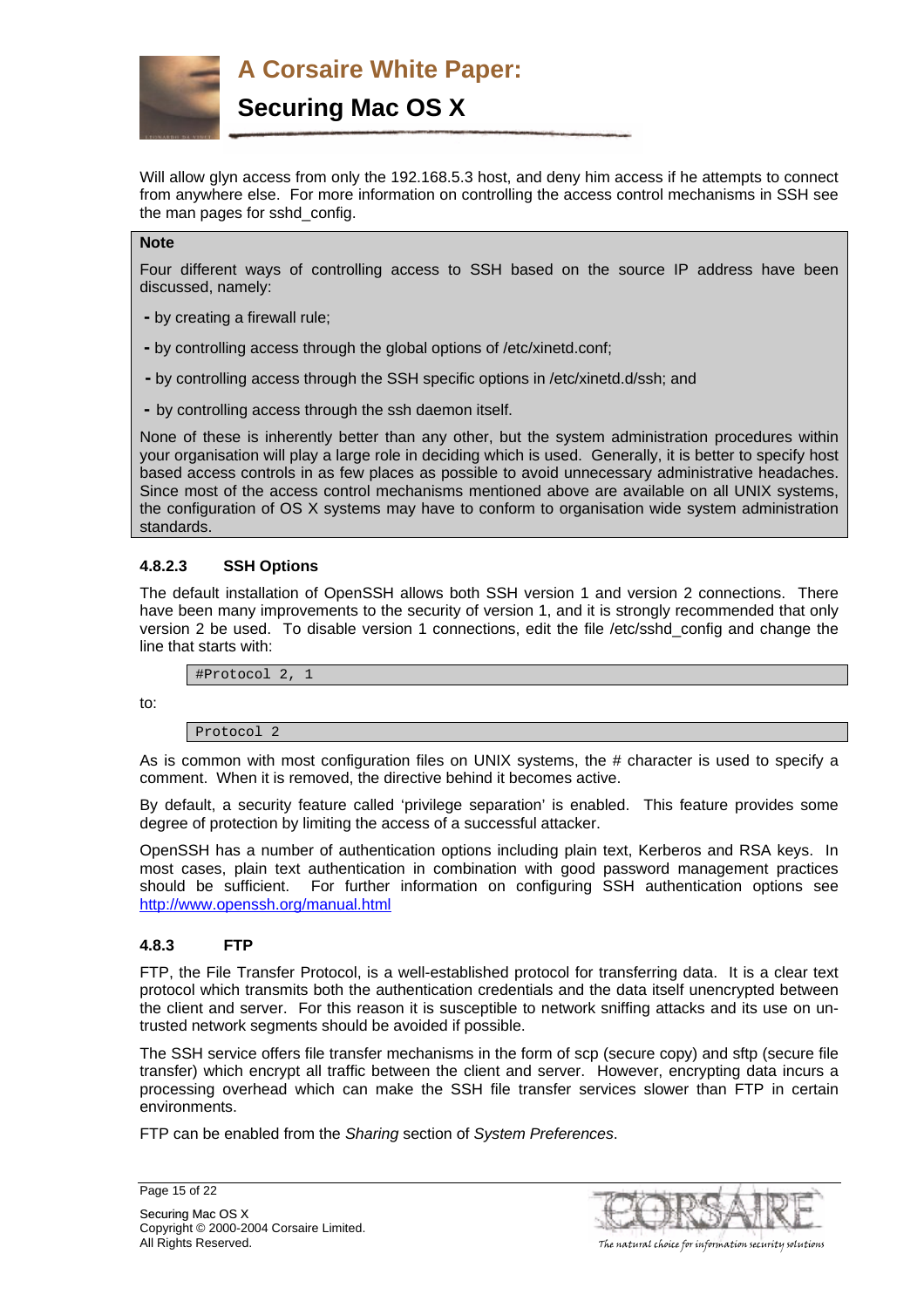

#### **4.8.3.1 Login banner**

By default, the FTP server login banner is stored in a specific file. To display the login banner defined above, it is necessary to create a link to the correct file name:

sudo ln -s /etc/login\_banner /etc/ftpwelcome

This banner will be displayed to users who attempt to connect to the ftp server.

#### **4.8.3.2 User access controls**

All users with local accounts on the system are granted ftp access by default. It is recommended that this access be further restricted so that only users with a clearly defined need for ftp are permitted access. Furthermore, the administrative user should not be permitted ftp access to the system since the clear text nature of the protocol poses too great a risk for credential theft. Other users can be restricted based on their username and/or source IP address.

To restrict access on a per user basis, create and edit the file /etc/ftpusers, an example could be:

```
tim deny 
jane allow 
glyn 
martin@192.168.0.1 allow 
martin
```
The format of the file is: 'username@host directive'. The most simple entry is a username without a directive, where FTP assumes the user is denied access. In the example above, user glyn will be denied access, along with tim; jane is permitted access. The user martin will be able to access ftp from host 192.168.0.1, but will be denied access from all other hosts. Any network based access controls stipulated by the xinetd service will take precedence over hosts specified in this file (as xinetd determines whether requests are passed to the FTP daemon). If the 192.168.0.1 host is denied access by xinetd, martin will not be able to login to ftp, irrespective of the ftp configuration.

#### **4.8.3.3 Chroot jail**

Users accessing the system through ftp are allowed to move about the entire file system as if connected locally. Read, write, create and delete access to files is limited by their user access privileges and the file permissions. To further protect the system and restrict access to potentially sensitive data, it is recommended that users are only permitted ftp access to their home folders. To enable this feature, create the file /etc/ftpchroot and insert all the usernames who will be granted ftp access, but have their access limited to their home folders. The file is a simple list of usernames, such as:

| james  |  |  |  |
|--------|--|--|--|
| bob    |  |  |  |
| design |  |  |  |

#### **4.8.4 Apache (Personal web sharing)**

Personal web sharing is provided through the Apache web server, commonly used as a commercial and personal web-server throughout the Internet. Apache is a full featured, complex web server with a multitude of configurations and their associated security implications. Using Apache to share files is not recommended for most organisations, since more secure alternatives with better authentication mechanisms such as SSH are available.

This section details basic changes to the default installation to allow users to serve access-controlled web pages. A fully secure web-server deployment is beyond the scope of this document.





The natural choice for information security solutions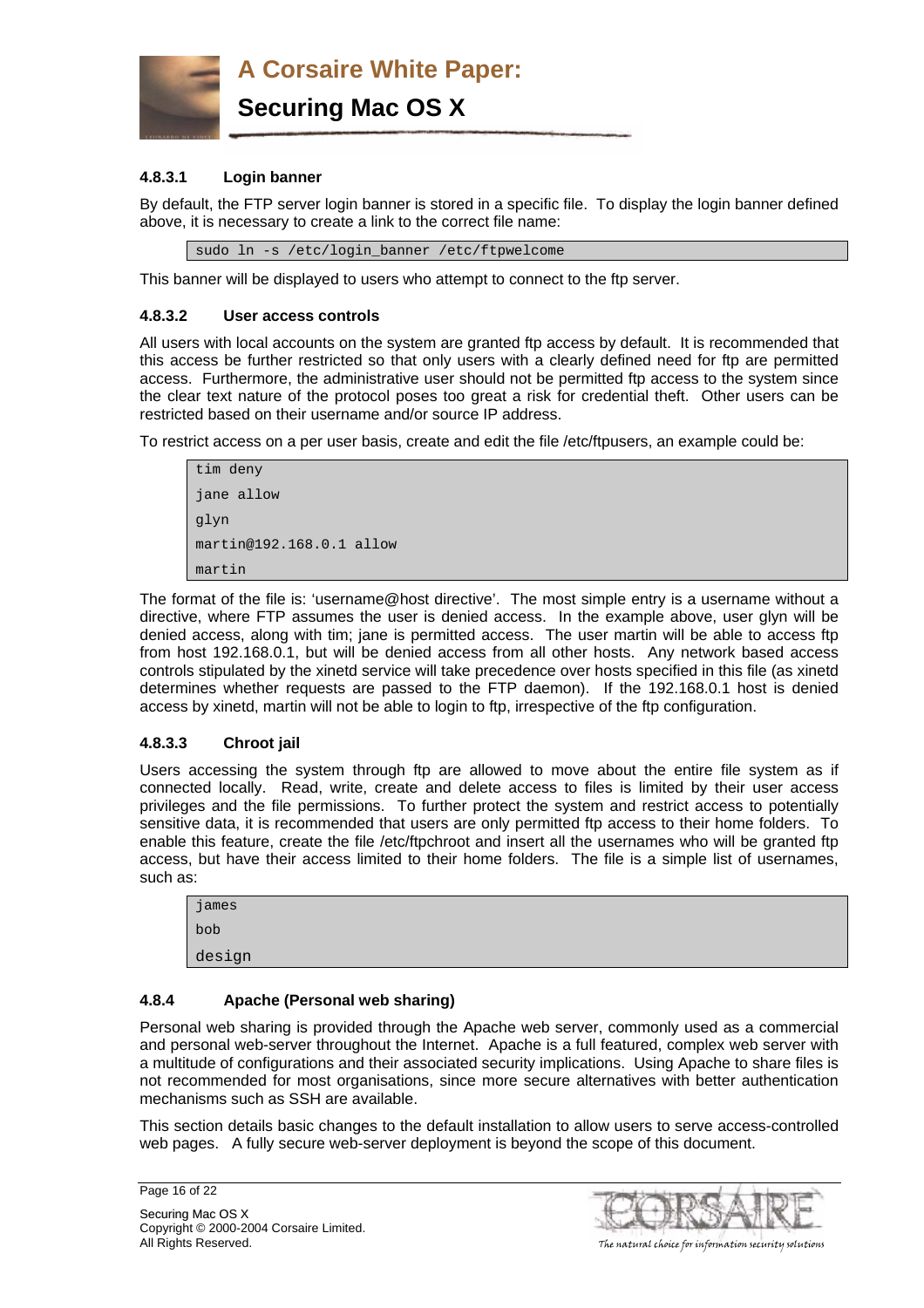

#### **4.8.4.1 Access control**

This configuration is suitable for personal web pages where the server is to serve content from users' home directories; access to all other resources will be denied by default. Edit the /etc/httpd/httpd.conf file and find the following section:

<Directory /> Options FollowSymLinks AllowOverride None </Directory>

and change it to this:

| <directory></directory>                        |
|------------------------------------------------|
| Options FollowSymLinks                         |
| AllowOverride None                             |
| Order deny, allow                              |
| Deny from all                                  |
|                                                |
|                                                |
| <directory *="" sites="" users=""></directory> |
| <limit get="" post=""></limit>                 |
|                                                |
| Order deny, allow                              |
| Deny from all                                  |
|                                                |

Access to the URL **<http://your.mac.system/>** will now be denied for everyone. The second 'Directory' section explicitly denies access to all users' Sites directories, but this behaviour is overridden by the user specific configuration files found in /etc/httpd/users. At the end of the general /etc/httpd/httpd.conf file is the line:

Include /private/etc/httpd/users/\*.conf

This loads individual configuration files for each user, overriding the general access controls that have previously been specified. These user files are automatically created when a new user is added to the system. It is recommended that instead of reading the configuration files of all users, only the configuration files of users that are authorised to use web sharing are read. Instead of using the \* wildcard character to read all files, specify each users configuration file explicitly, e.g.:

Include /private/etc/httpd/users/martin.conf Include /private/etc/httpd/users/jane.conf Include /private/etc/httpd/users/james.conf

#### **4.8.4.2 Granting access**

Once access has been denied by default, and only specific users are permitted to share their ~/Sites directories, it is possible to edit the default configuration for each user file and secure it further. The files are merely extensions to the main configuration file, and follow the same format. A default configuration is included below:

<Directory "/Users/martin/Sites/">



The natural choice for information security solutions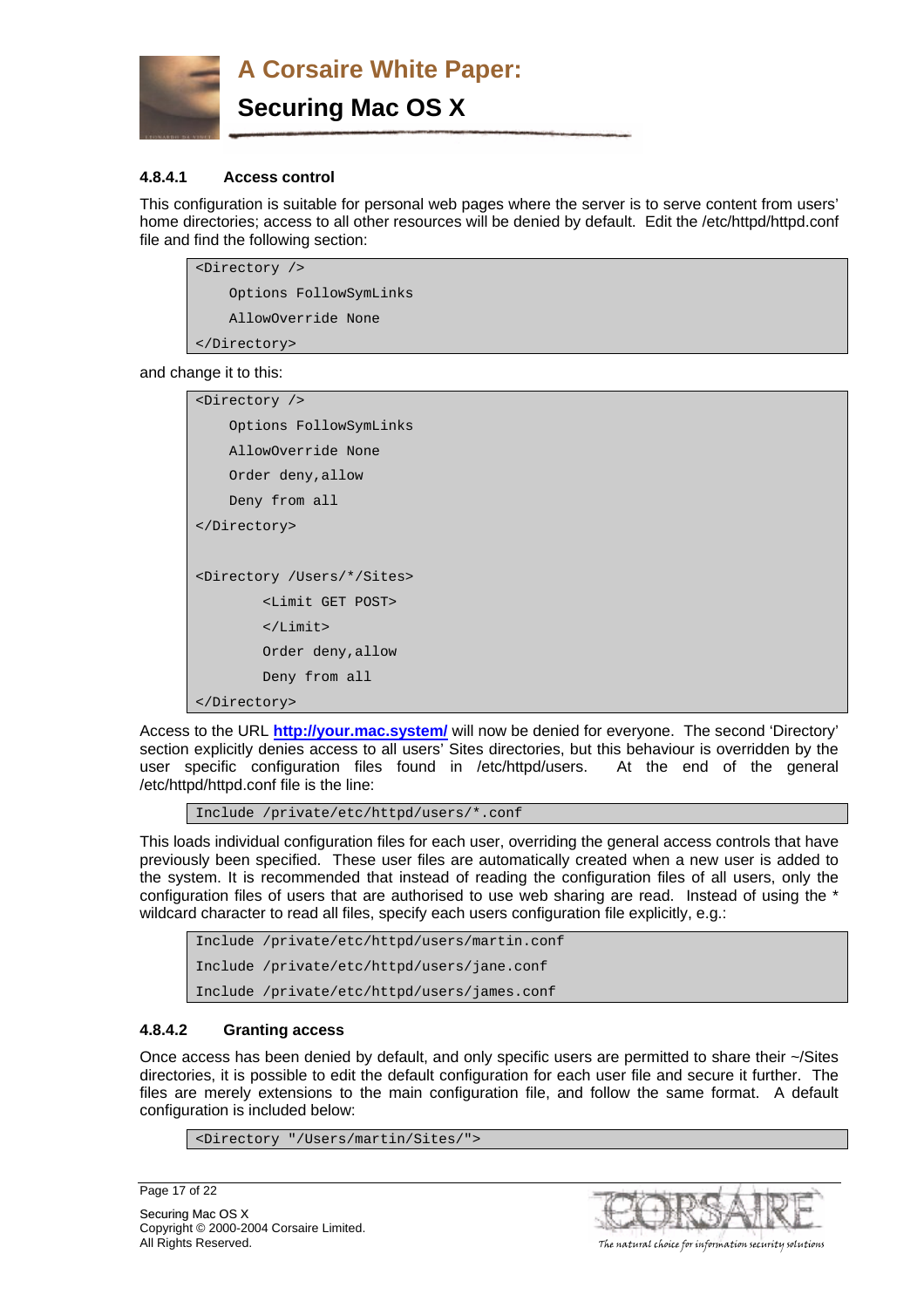<span id="page-17-0"></span>

```
 Options Indexes MultiViews 
     AllowOverride None 
     Order allow,deny 
     Allow from all 
</Directory>
```
By default, everyone is allowed access. If the source IP address(es) of the users who will be accessing this web site are known, then these can be specified to further restrict access, for example:

```
<Directory "/Users/martin/Sites/"> 
     Options Indexes MultiViews 
     AllowOverride None 
     Order deny,allow 
     Allow from 10.0.1.1 
     Allow from 192.168.0.1 
</Directory>
```
This has the effect of only allowing access to the <http://your.mac.system/~martin>URL to users from the 10.0.1.1 and 192.168.0.1 systems.

The default configuration of Apache on OS X provides for unencrypted HTTP transport. However, the OpenSSL suite is included in the OS and can be enabled to provide full encryption of web server traffic. See<http://developer.apple.com/internet/serverside/modssl.html> for more information.

#### **4.8.4.3 Obfuscating server version**

As part of a standard HTTP exchange, the server sends a header used to identify itself. Under a default installation of Mac OS X this is returned as: "Apache/1.3.29 (Darwin)" which reveals both the exact version of Apache installed, and the underlying operating system. Attackers using remote scanning software frequently identify vulnerable system by their version numbers obtained from these banners. It is considered good security practice to remove such information from servers, particularly those accessible from public networks.

To change the HTTP server header, edit the /etc/httpd/httpd.conf file, and add the line:

ServerTokens prod

Once the server is restarted, it will return a header string of "Apache". This may be further restricted through the use of the mod\_header Apache component, although its use is beyond the scope of this document. See [http://httpd.apache.org/docs/mod/mod\\_headers.html.](http://httpd.apache.org/docs/mod/mod_headers.html)

# **4.9 File Sharing**

SSH provides the most secure options for sharing files, but is not always convenient for many users, however, it is possible to use SSH to create an encrypted tunnel which can be used by more familiar sharing protocols such as AFP.

Which file sharing services are enabled should largely be dictated by the location of the OS X system on the network and the sensitivity of the data transferred. As a general rule, only encrypted transfer mechanisms such as SSH and VPNs should be used over un-trusted networks. Unencrypted file sharing protocols such as FTP, Microsoft's SMB, NFS and Apple's AFP should only be used on trusted networks. When unencrypted file sharing protocols are used, the authentication credentials of users' can be compromised by network sniffing. This is an added problem when the same credentials are used for remote system access.



The natural choice for information security solutions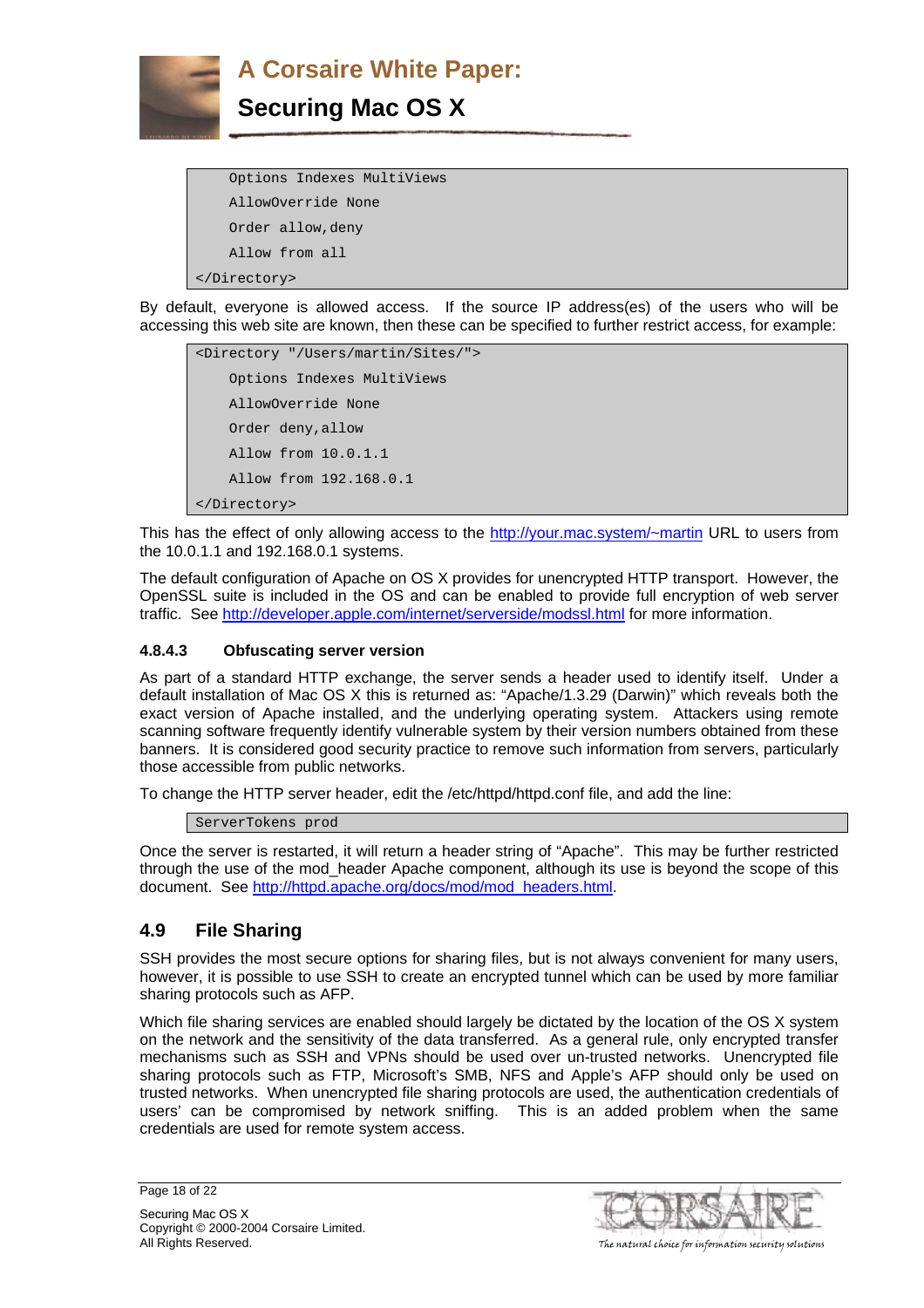<span id="page-18-0"></span>

SSH provides a secure method for transferring files across un-trusted networks and also allows the creation of VPN tunnels between an SSH server and client. Apple have used this in OS X Server (>10.2) to allow users to tunnel AFP over SSH by enabling "secure connections" on the server. Even without OS X Server, it is still possible to manually create a tunnel for AFP over SSH.

From the client's command line enter:

ssh [username@remote.server](mailto:username@remote.server) -L 10548:127.0.0.1:548

This tells the SSH client, to connect to the SSH server and map the local port 10548 to the remote port 548. This means that all connections to the local system on port 10548 will be encrypted and forwarded to the remote host on port 548 (The port used by AFP). Once entered, SSH will prompt for a password and then open a shell on the remote system. If the shell is closed, the tunnel will be closed too.

At this point AFP connections can be initiated to the remote server by pointing the server connection wizard at the local system, port 10548:

| $\circ$                  | <b>Connect To Server</b> |                          |           |
|--------------------------|--------------------------|--------------------------|-----------|
| Server Address:          |                          |                          |           |
| afp://localhost:10548    |                          | $+$                      | $\circ$ . |
| <b>Favorite Servers:</b> |                          |                          |           |
|                          |                          |                          |           |
|                          |                          |                          |           |
|                          |                          |                          |           |
|                          |                          |                          |           |
| Remove                   |                          | Connect<br><b>Browse</b> |           |
|                          |                          |                          |           |

If the server is going to serve AFP only over SSH, then access to the AFP port from remote addresses can safely be denied by the firewall.

# **4.10 Intrusion Detection Systems (IDS)**

IDSs can assist administrators in identifying successful and attempted attacks on a system by monitoring file system integrity or by analysing network traffic for dangerous payloads. The most important consideration when it comes to IDSs is not the technology used, but the soundness of the process in which it is used. The software *detects* attacks and alerts the administrator, it does not take any corrective action. For this reason, the real value of an IDS is only seen when there are clear and defined processes for correctly managing the alerts generated by these systems. Without these processes, the resources consumed by an IDS are largely wasted.

#### **4.10.1 File integrity checkers**

Host based intrusion detection on OS X comes mainly in the form of file integrity checking programs such as [tripwire.](http://sourceforge.net/projects/tripwire) These programs, take a snapshot of important system files and folders, sign them, and store them in a secure database. Periodic checks are then performed on the system that compare the current system files with those in the database. If any differences are noticed, in size, ownership or permissions, the designated administrator is notified.

A number of free software packages exist which provide this kind of functionality:

- [Tripwire](http://www.macguru.net/~frodo/Tripwire-osx.html)  is the most mature and tested version with support for almost every OS platform (A commercial version of this program is also available, though not for OS X);
- [Radmind](http://rsug.itd.umich.edu/software/radmind/) a popular program with a native OS X graphical interface;

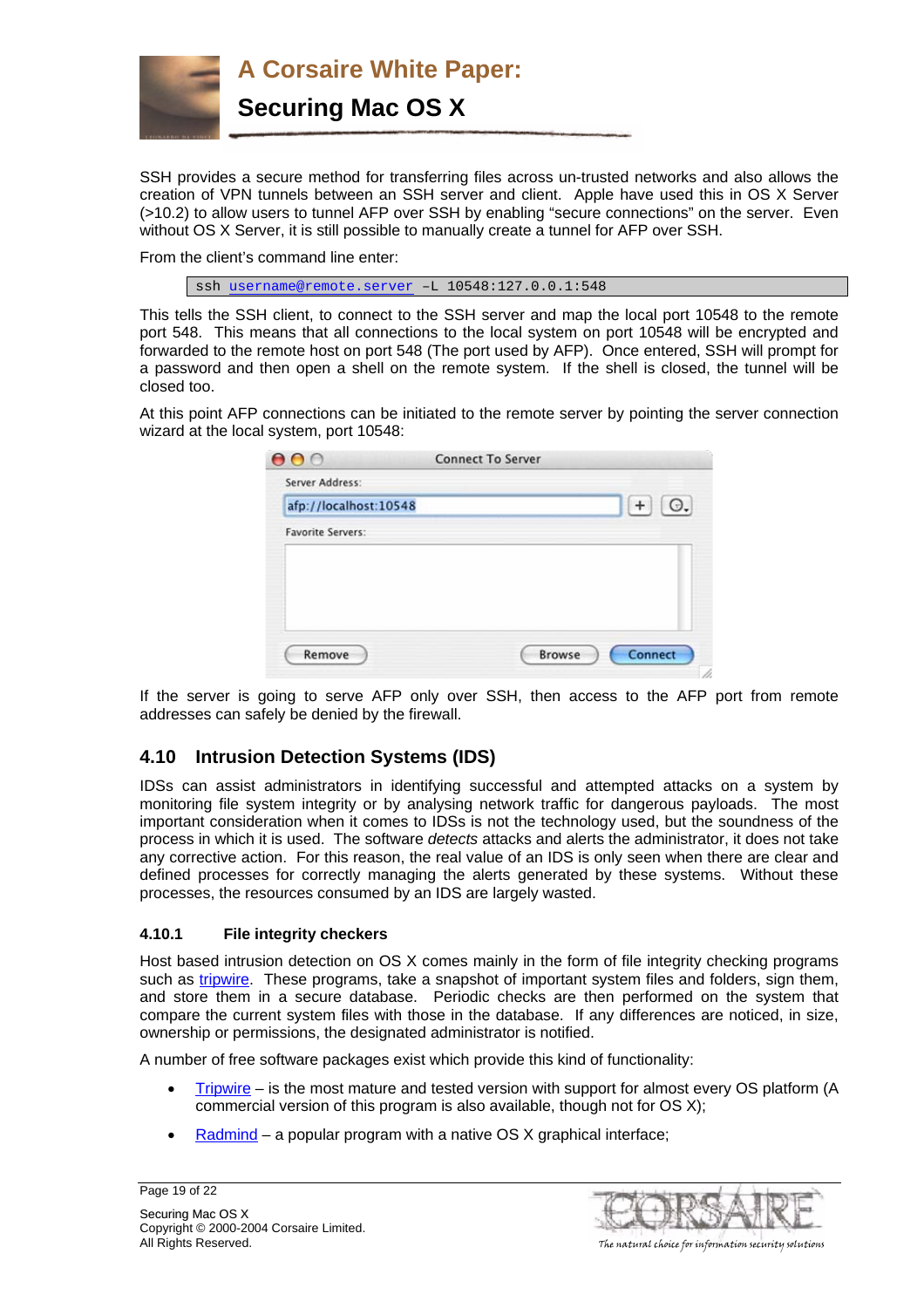<span id="page-19-0"></span>

- [Samhein](http://samhain.sourceforge.net/)  tested on FreeBSD, but should work under OS X;
- [Osiris](http://osiris.shmoo.com/)  supports all UNIXs.

Host based IDSs provide a means of alerting administrators if an attacker has managed to gain access to a system, and is actively changing files on it. As essential as it is, this form of alerting is often not quick enough to prevent costly damage to a system. Where systems are deployed in high threat environments, it is recommended that a network based IDS is also deployed.

#### **4.10.2 Network IDS**

Most network IDSs are based on packet capturing technology that reads network traffic, checks it for known or suspicious payloads, and alerts the administrator if anything untoward is detected. Since they analyse traffic at the network level, it is possible to be informed of an attack in real-time. There are some systems that use anomaly detection to spot malicious traffic, but by far the most popular method in current technology is to use signature based matching, similar to anti-virus software.

A well-known and free network based IDS is [snort](http://www.snort.org/), which is available on a multitude of platforms. It is distributed in source form and will require compilation and some modification before working on OS X. There is a native OS X package available that makes installing and managing snort easy: <http://seiryu.home.comcast.net/henwen.html>

# **References**

<http://www.apple.com/support/security/>

#### **Open Firmware**

[http://www.macdevcenter.com/pub/a/mac/2003/02/18/secure\\_tibook.html](http://www.macdevcenter.com/pub/a/mac/2003/02/18/secure_tibook.html)

[http://www.msec.net/advisories/of\\_pwd\\_bypass.html](http://www.msec.net/advisories/of_pwd_bypass.html) 

<http://docs.info.apple.com/article.html?artnum=106482>

#### **Login**

<http://www.macworld.com/2003/08/secrets/macosxhints/>

#### **Keychain**

<http://www.informit.com/articles/article.asp?p=169576&seqNum=6>

#### **Firewall**

[http://www.cert.org/tech\\_tips/packet\\_filtering.html](http://www.cert.org/tech_tips/packet_filtering.html) 

ipfw manual page

[http://www.freebsd.org/doc/en\\_US.ISO8859-1/books/handbook/firewalls.html](http://www.freebsd.org/doc/en_US.ISO8859-1/books/handbook/firewalls.html)

#### **Network Services**

<http://www.xinetd.org/>

xinetd manual page

<http://www.openna.com/documentations/articles/xinetd/part4.php>

#### **File Sharing**

<http://security.ucdavis.edu/MacOSXSecPaulAnnot.pdf>



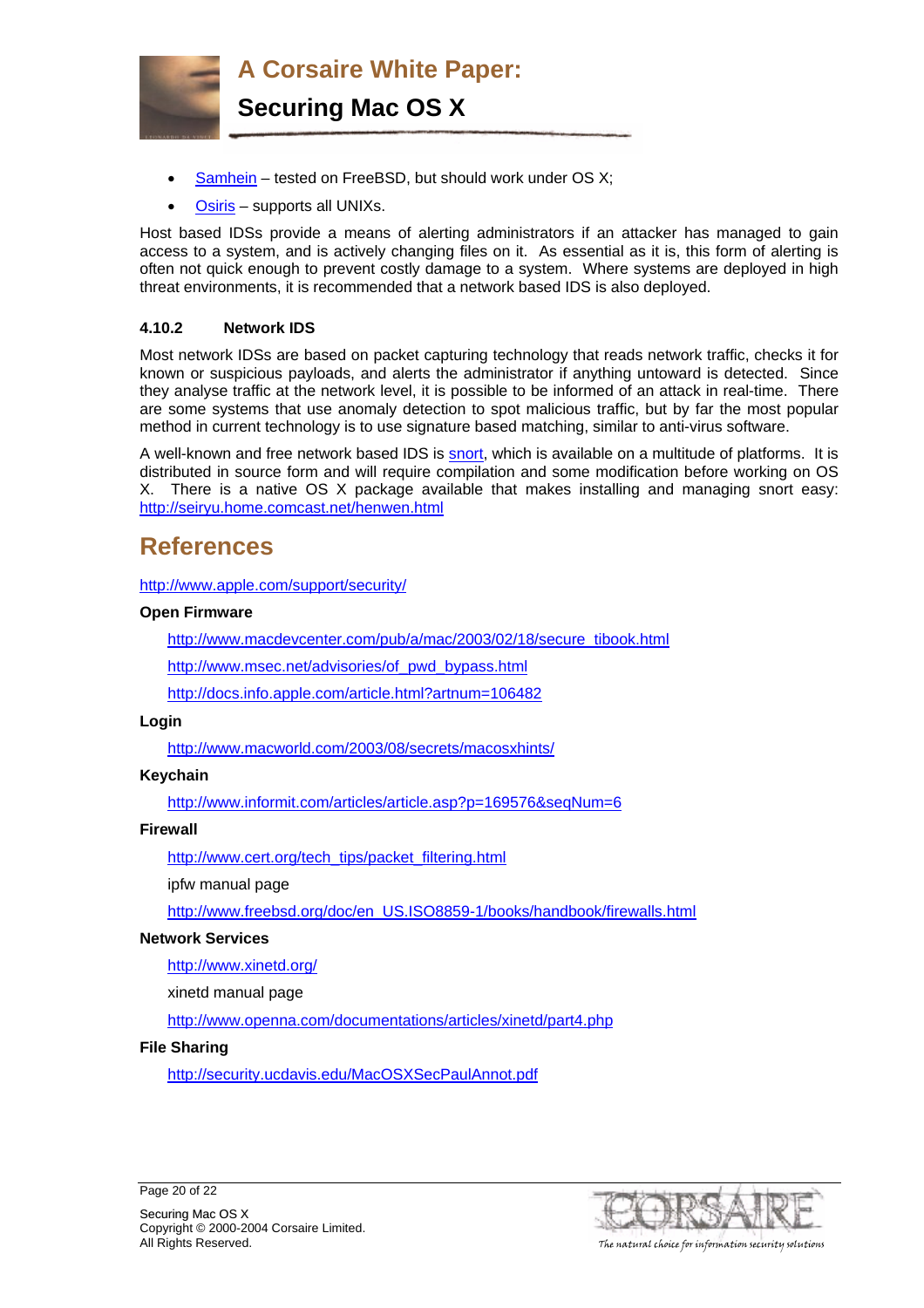<span id="page-20-0"></span>

# **Acknowledgement**

This Guide was written by Stephen de Vries, Principal Consultant at Corsaire.

### **About The Author**

Stephen de Vries is a Principal Consultant in Corsaire's Security Assessment team. He has worked in IT Security since 1998, and has been programming since 1997. He has spent the last four years focused on Ethical Hacking, Security Assessment and Audit at Corsaire, KPMG and Internet Security Systems. He was a contributing author and trainer on the ISS Ethical Hacking course and Technical Leader for the Automated Perimeter Scanning project.

Stephen's past roles have included that of a Security Consultant at a leading City of London Financial institution and also Security Engineer at SMC Electronic Commerce. At both positions he was involved in corporate security at many levels and was responsible for consulting on the paper security policies and procedures, conducting vulnerability assessments, designing, deploying and managing the security infrastructure of the organisation.

### **About Corsaire**

Corsaire are experts at securing information systems. Through our commitment to excellence we help organisations protect their information assets, whilst communicating more effectively. Whether they are interacting with customers, employees, business partners or shareholders, our sound advice can help our clients reduce corporate risk and achieve tangible value from their investments.

Privately founded in 1997 and with offices in the UK and Australia, Corsaire are known for our personable service delivery and an ability to combine both technical and commercial aspects into a single business solution. With over eight years experience in providing information security solutions to the UK Government's National Security Agencies, Government departments and major private and non-profit sectors, we are considered a leading specialist in the delivery of information security planning, assessment, implementation and management.

Corsaire take a holistic view to information security. We view both business and security objectives as inseparable and work in partnership with our clients to achieve a cost-effective balance between the two. Through our consultative, vendor-neutral methods we ensure that whatever solution is recommended, an organisation will never be overexposed, nor carry the burden of unnecessary technical measures.

Corsaire have one of the most respected and experienced teams of principal consultants available in the industry and have consistently brought fresh ideas and innovation to the information security arena. We take pride in being a knowledge-based organisation, but we do not just stop there. Through a culture of knowledge-share, we are also committed to improving our client's internal understanding of security principles.

It is this approach to knowledge that differentiates us from most other information security consultancies. As a mark of this, we are known globally through our active contribution to the security research community, publishing papers and advisories on a regular basis. These we share freely with our clients, providing them with immediate access to the most up-to-date information risk management advice available, allowing them to minimise their exposure and gain an instant competitive advantage.

Whilst it is imperative for us to offer a high level of security to our clients, we believe that it is of equal bearing to provide a high level of service. At Corsaire our clients are not only protected but valued too. We work hard at building strong relationships that are founded on the cornerstones of respect